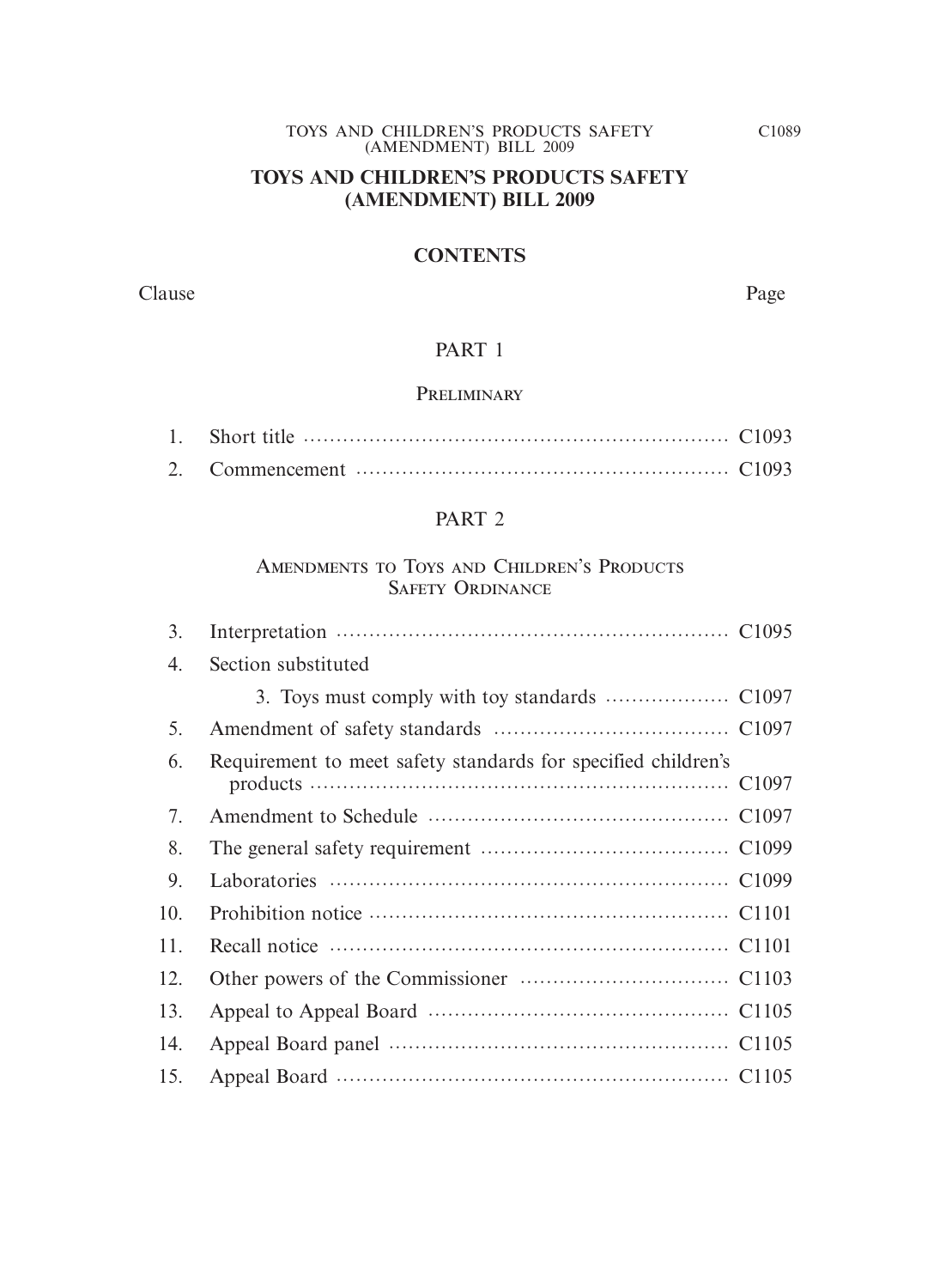| Clause |                      | Page |
|--------|----------------------|------|
| 16.    |                      |      |
| 17     |                      |      |
| 18.    |                      |      |
| 19.    | Section 37 added     |      |
|        |                      |      |
| 20.    | Schedule substituted |      |
|        |                      |      |
| 21.    | Schedule 2 added     |      |
|        |                      |      |
|        |                      |      |

# PART 3

# Related Amendments

# **Division 1—Toys and Children's Products Safety (Safety Standards) Notice**

| Division 2—Toys and Children's Products Safety Regulation |  |
|-----------------------------------------------------------|--|
| 23. Section 1A added                                      |  |
|                                                           |  |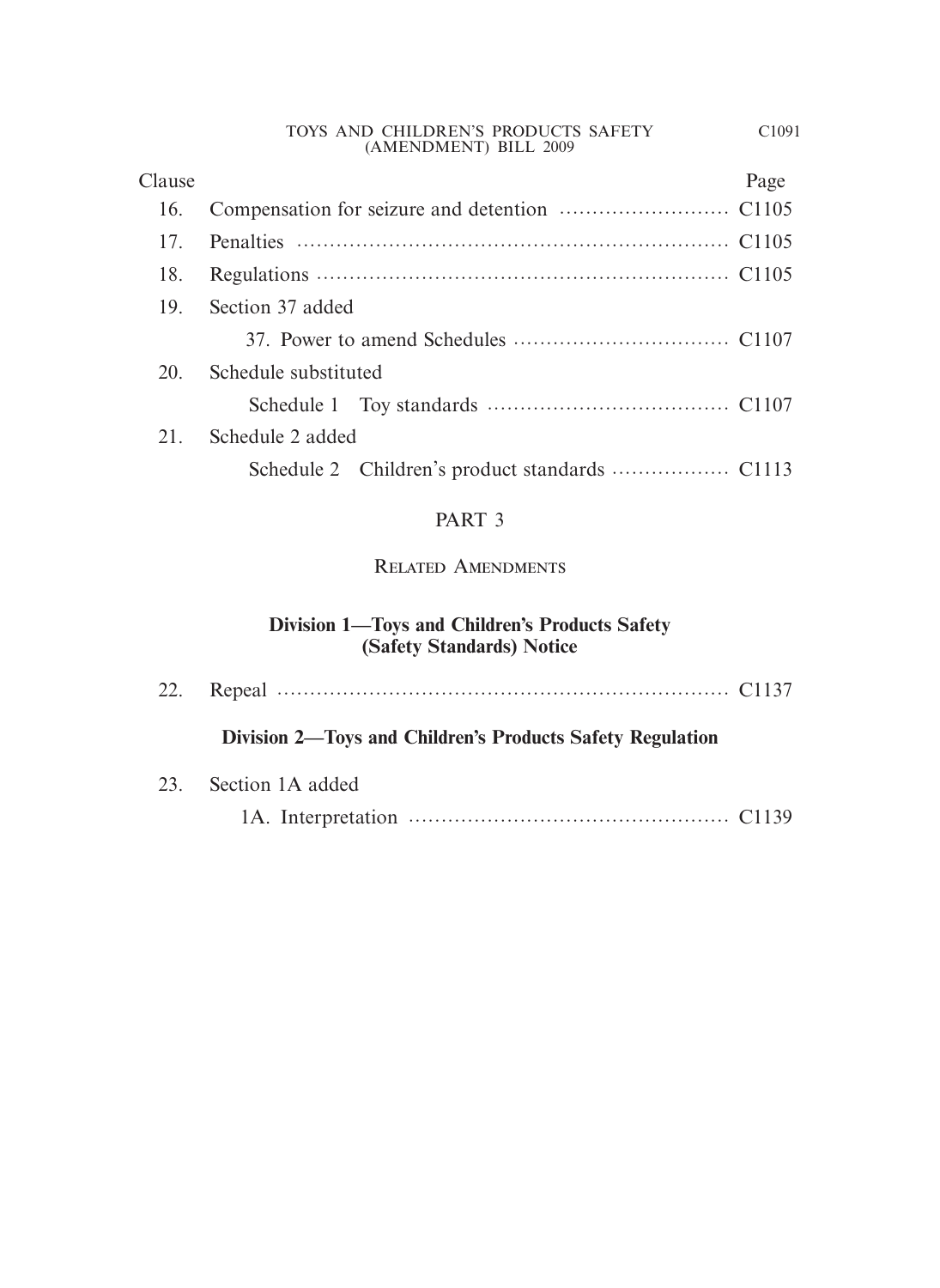# A BILL To

Amend the Toys and Children's Products Safety Ordinance to replace the standards for toys and children's products with new standards, to revise the definitions of toys and children's products, to enable the Secretary for Commerce and Economic Development to amend the standards by notice published in the Gazette, to simplify the reference to the Secretary, and to update the references to penalties.

Enacted by the Legislative Council.

#### PART 1

#### PRELIMINARY

#### **1. Short title**

 This Ordinance may be cited as the Toys and Children's Products Safety (Amendment) Ordinance 2009.

#### **2. Commencement**

 This Ordinance comes into operation on a day to be appointed by the Secretary for Commerce and Economic Development by notice published in the Gazette.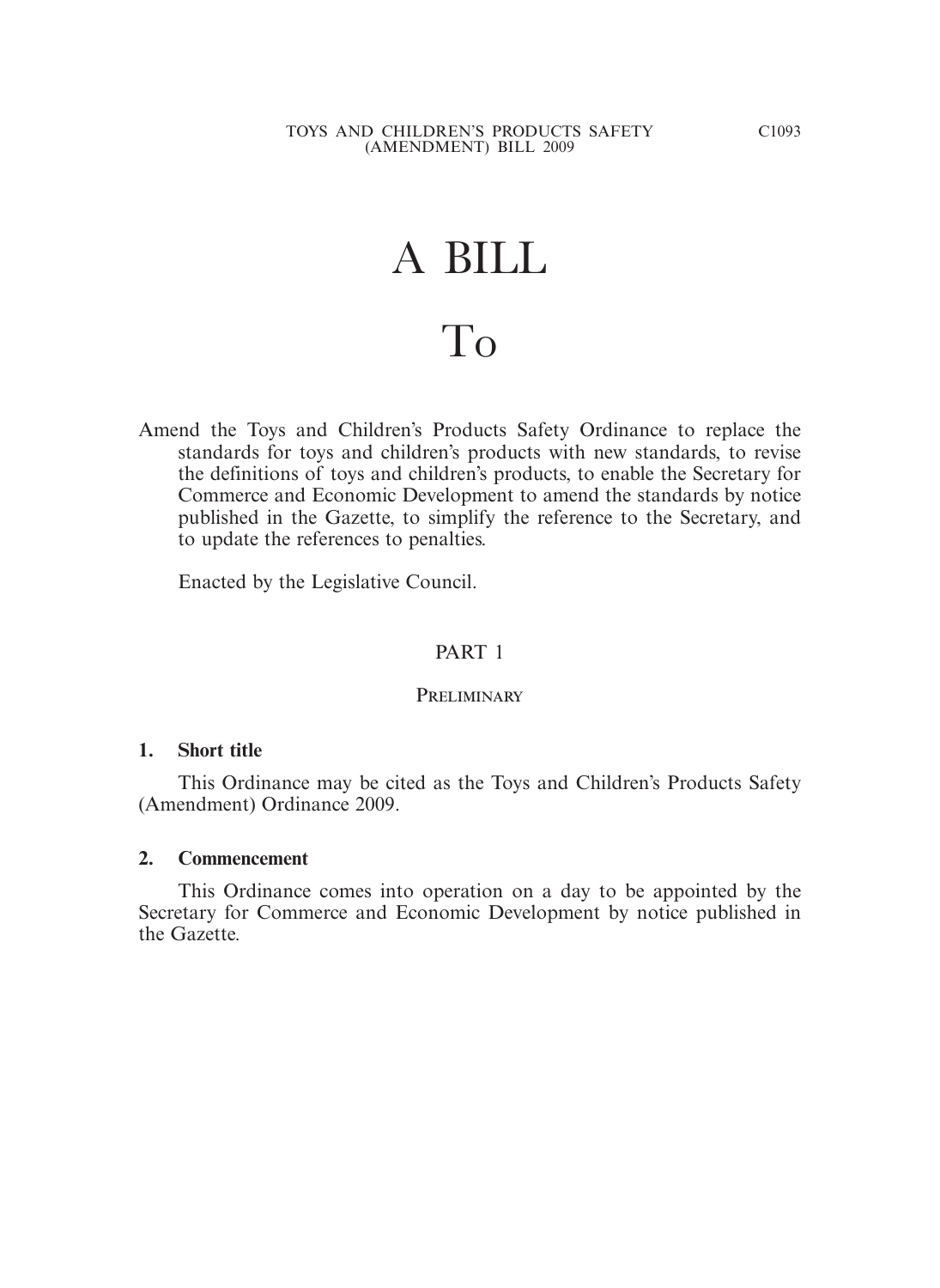#### PART 2

#### Amendments to Toys and Children's Products Safety Ordinance

#### **3. Interpretation**

 (1) Section 2 of the Toys and Children's Products Safety Ordinance (Cap. 424) is amended by repealing the definition of "children's product" and substituting—

" "children's product" (兒童產品) means a product specified in column 1 of Schedule 2, or the packaging of that product;".

 (2) Section 2 is amended by repealing the definition of "standards institution".

 (3) Section 2 is amended by repealing the definition of "toy" and substituting—

" "toy" (玩具) means—

- (*a*) a product or material that is designed or clearly intended for use in play by a child; or
- (*b*) the packaging of that product or material;".
- (4) Section 2 is amended by adding—
	- " "children's product standard" (兒童產品標準), in relation to a children's product, means a standard specified in column 2 of Schedule 2 opposite the children's product—
		- (*a*) as in force at the commencement of section 21 of the Toys and Children's Products Safety (Amendment) Ordinance 2009 ( of 2009); or
		- (*b*) if the standard is amended by any amendment specified in column 3 of Schedule 2 opposite the standard, as so amended;

"regulation" (規例) means a regulation made under this Ordinance;

"Secretary" (局長) means the Secretary for Commerce and Economic Development;

- "toy standard" (玩具標準) means a standard specified in column 1 of Schedule 1—
	- (*a*) as in force at the commencement of section 20 of the Toys and Children's Products Safety (Amendment) Ordinance 2009 ( of 2009); or
	- (*b*) if the standard is amended by any amendment specified in column 2 of Schedule 1 opposite the standard, as so amended;".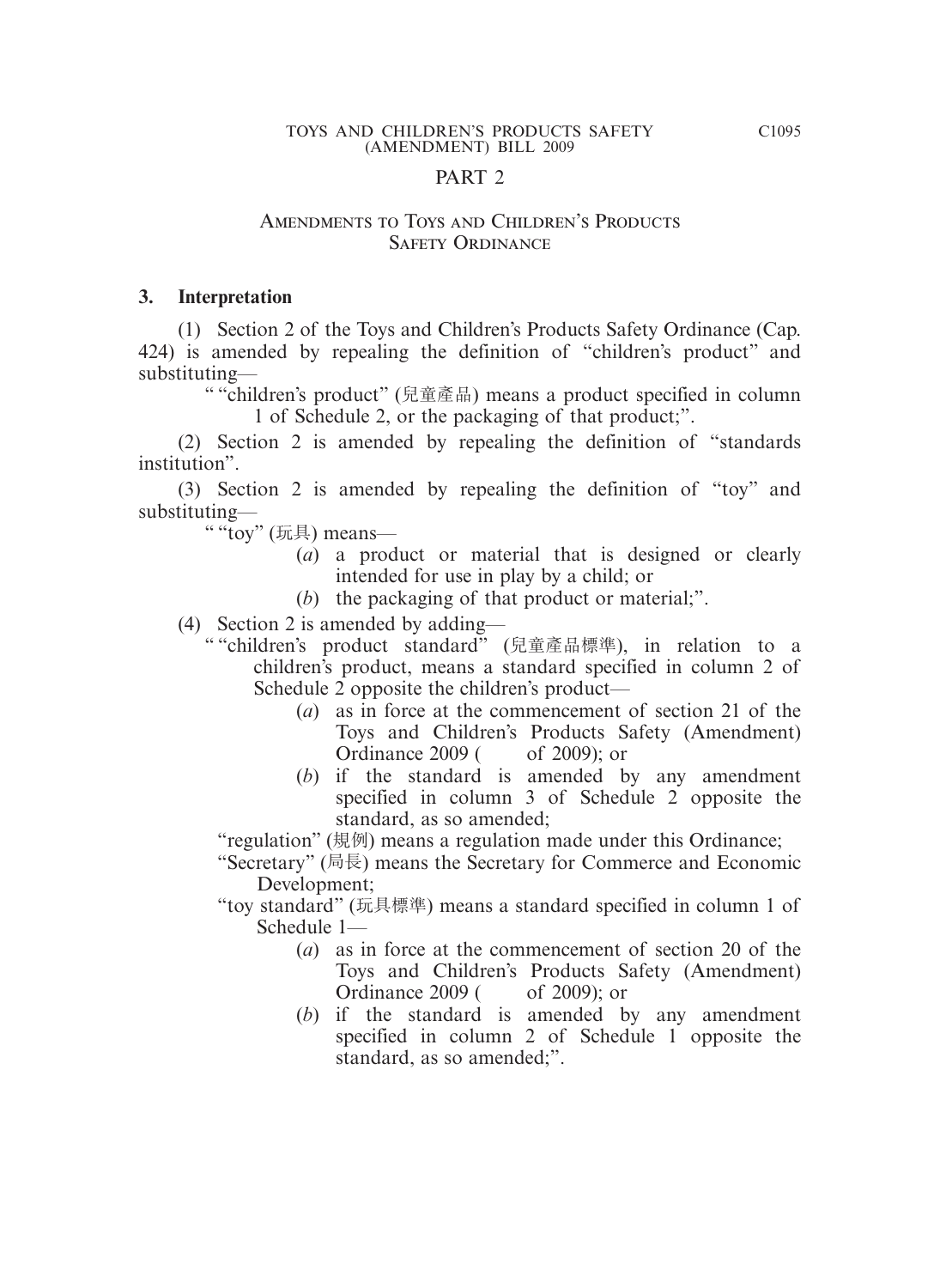#### **4. Section substituted**

Section 3 is repealed and the following substituted—

#### "**3. Toys must comply with toy standards**

 (1) This section applies to a toy to which any requirements contained in at least one toy standard are applicable, but does not apply to goods in transit, goods in the course of transhipment or goods manufactured for export.

 (2) A person must not manufacture, import or supply a toy unless—

- (*a*) if only one toy standard contains any requirements that apply to the toy, the toy complies with all the applicable requirements contained in that standard; or
- (*b*) if more than one toy standard contains any requirements that apply to the toy, the toy complies with all the applicable requirements contained in any one of those standards.
- (3) A person who contravenes subsection (2) commits an offence.".

#### **5. Amendment of safety standards**

Section 4 is repealed.

#### **6. Requirement to meet safety standards for specified children's products**

- (1) The heading of section 5 is repealed and the following substituted— "**Children's products must comply with children's product standards**".
- (2) Section 5(1) is repealed and the following substituted—

 "(1) A person must not manufacture, import or supply a children's product unless the product complies with all the requirements contained in at least one children's product standard that is specific to the product.".

#### **7. Amendment to Schedule**

Section 6 is repealed.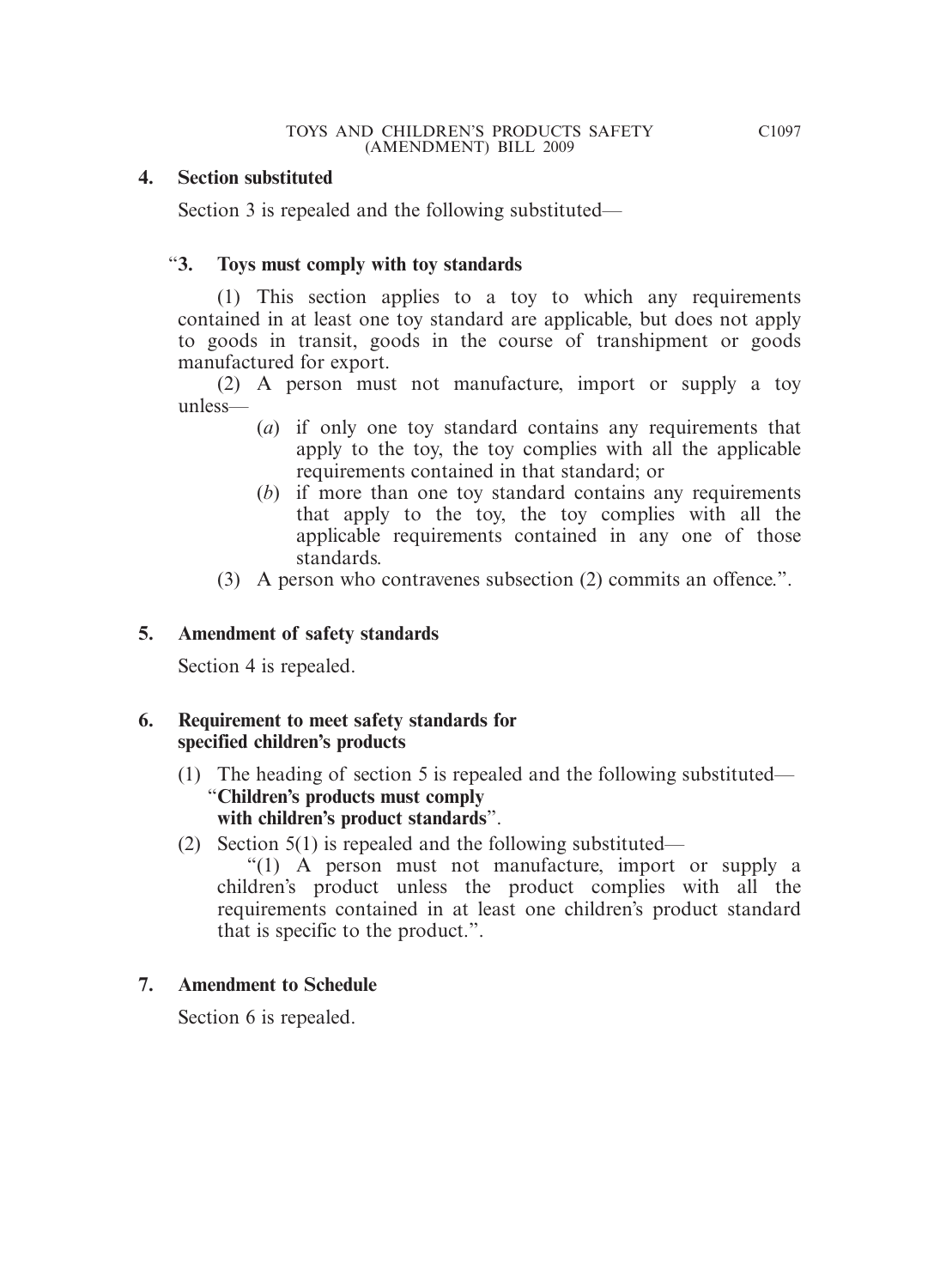#### **8. The general safety requirement**

(1) Section 8(1) is repealed and the following substituted—

 "(1) A person must not manufacture, import or supply a toy or children's product unless the toy or children's product complies with the general safety requirement and any additional safety standard established by regulation.".

(2) Section 8(3) is repealed and the following substituted—

 "(3) For the purposes of this section, a toy is regarded as complying with the general safety requirement if—

- (*a*) only one toy standard contains any requirements that apply to the toy, and the toy complies with all the applicable requirements contained in that standard; or
- (*b*) more than one toy standard contains any requirements that apply to the toy, and the toy complies with all the applicable requirements contained in any one of those standards.".
- (3) Section 8(4) is repealed and the following substituted—

 "(4) For the purposes of this section, a children's product is regarded as complying with the general safety requirement if the product complies with all the requirements contained in at least one children's product standard that is specific to the product.".

#### **9. Laboratories**

- (1) Section 9(2) is repealed and the following substituted—
	- "(2) A person may, at the person's own expense, have tested by an approved laboratory—
		- (*a*) a toy, to determine whether it complies with any applicable requirements contained in a toy standard, or any additional safety standard established by regulation;
		- (*b*) a children's product, to determine whether it complies with any requirements contained in a children's product standard that is specific to the product, or any additional safety standard established by regulation.".
- (2) Section 9(3) is repealed and the following substituted—

 "(3) The Commissioner may have tested by the Government Chemist—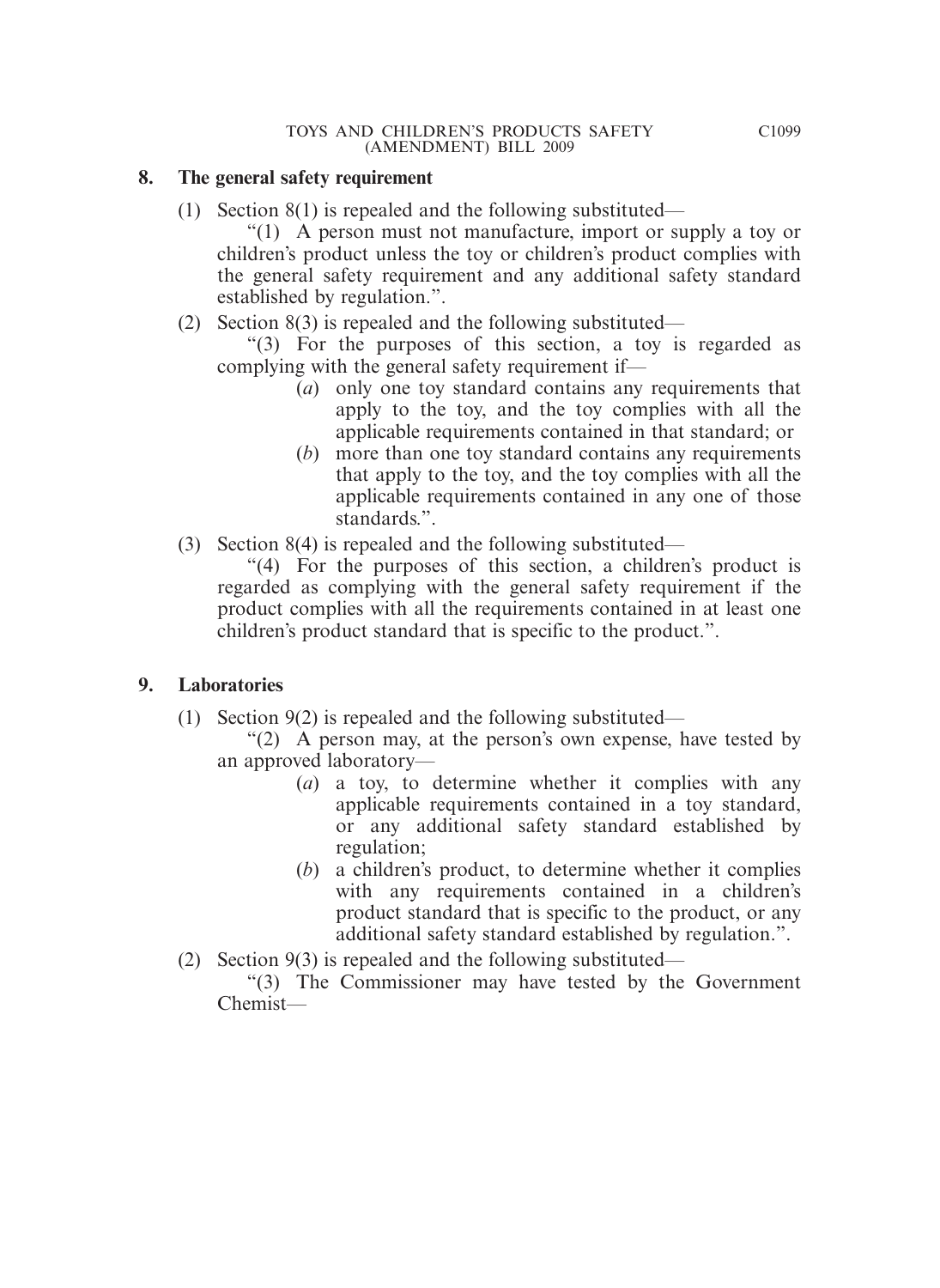- (*a*) a toy that is seized under section 20 or purchased by the Commissioner, to determine whether it complies with any applicable requirements contained in a toy standard, or any additional safety standard established by regulation;
- (*b*) a children's product that is seized under section 20 or purchased by the Commissioner, to determine whether it complies with any requirements contained in a children's product standard that is specific to the product, or any additional safety standard established by regulation.".

#### **10. Prohibition notice**

Section 11(1) is repealed and the following substituted—

 "(1) The Commissioner may serve a notice on a person prohibiting the person from supplying a toy or children's product for a specified period not exceeding 6 months, if—

- (*a*) for a toy, the Commissioner reasonably believes that it—
	- (i) does not comply with any applicable requirements contained in a toy standard, or any additional safety standard established by regulation; or
	- (ii) may not comply with the general safety requirement under section 8;
- (*b*) for a children's product, the Commissioner reasonably believes that it—
	- (i) does not comply with any requirements contained in a children's product standard that is specific to the product, or any additional safety standard established by regulation; or
	- (ii) may not comply with the general safety requirement under section 8.".

# **11. Recall notice**

Section 12(1) is repealed and the following substituted—

 "(1) The Commissioner may serve a notice on a person requiring the immediate withdrawal of a toy or children's product from being supplied and the retrieval, to the extent reasonably possible, of the toys or children's products already supplied, if—

(*a*) for a toy, the Commissioner reasonably believes that there is a significant risk that it will cause a serious injury and that it—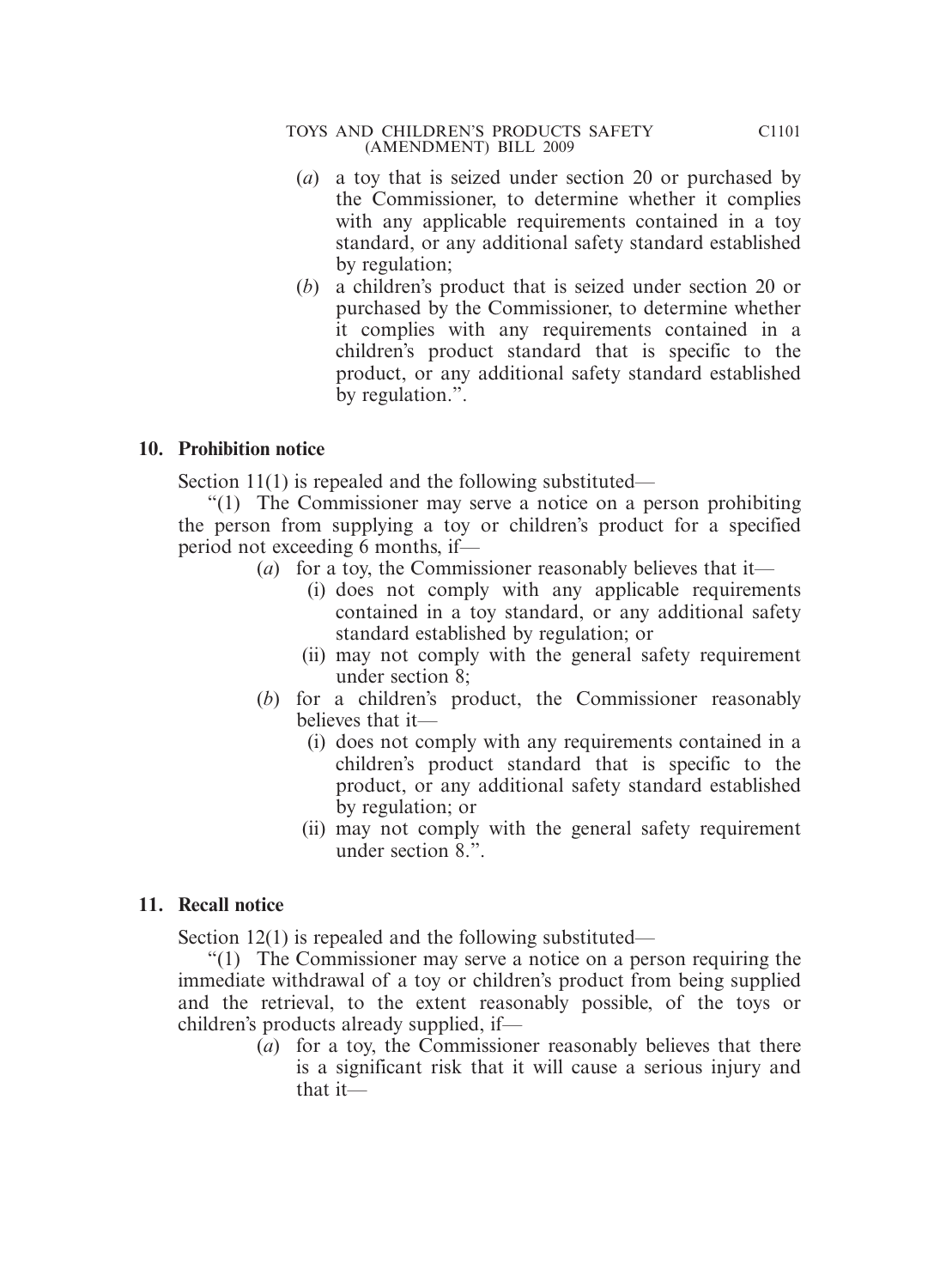- (i) does not comply with any applicable requirements contained in a toy standard, or any additional safety standard established by regulation; or
- (ii) may not comply with the general safety requirement under section 8;
- (*b*) for a children's product, the Commissioner reasonably believes that there is a significant risk that it will cause a serious injury and that it—
	- (i) does not comply with any requirements contained in a children's product standard that is specific to the product, or any additional safety standard established by regulation; or
	- (ii) may not comply with the general safety requirement under section 8.".

# **12. Other powers of the Commissioner**

Section 13(1)(*a*) and (*b*) is repealed and the following substituted—

- "(*a*) require the manufacturer, importer or supplier of a toy or children's product to have it tested in the form and manner specified by the Commissioner, if—
	- (i) for a toy, the Commissioner reasonably believes that it—
		- (A) does not comply with any applicable requirements contained in a toy standard, or any additional safety standard established by regulation; or
		- (B) may not comply with the general safety requirement under section 8;
	- (ii) for a children's product, the Commissioner reasonably believes that it—
		- (A) does not comply with any requirements contained in a children's product standard that is specific to the product, or any additional safety standard established by regulation; or
		- (B) may not comply with the general safety requirement under section 8;
	- (*b*) require the manufacturer, importer or supplier of a toy or children's product to modify it or its labelling or advertising to comply with—
		- (i) for a toy—
			- (A) any applicable requirements contained in a toy standard, or any additional safety standard established by regulation; or
			- (B) the general safety requirement under section 8;
		- (ii) for a children's product—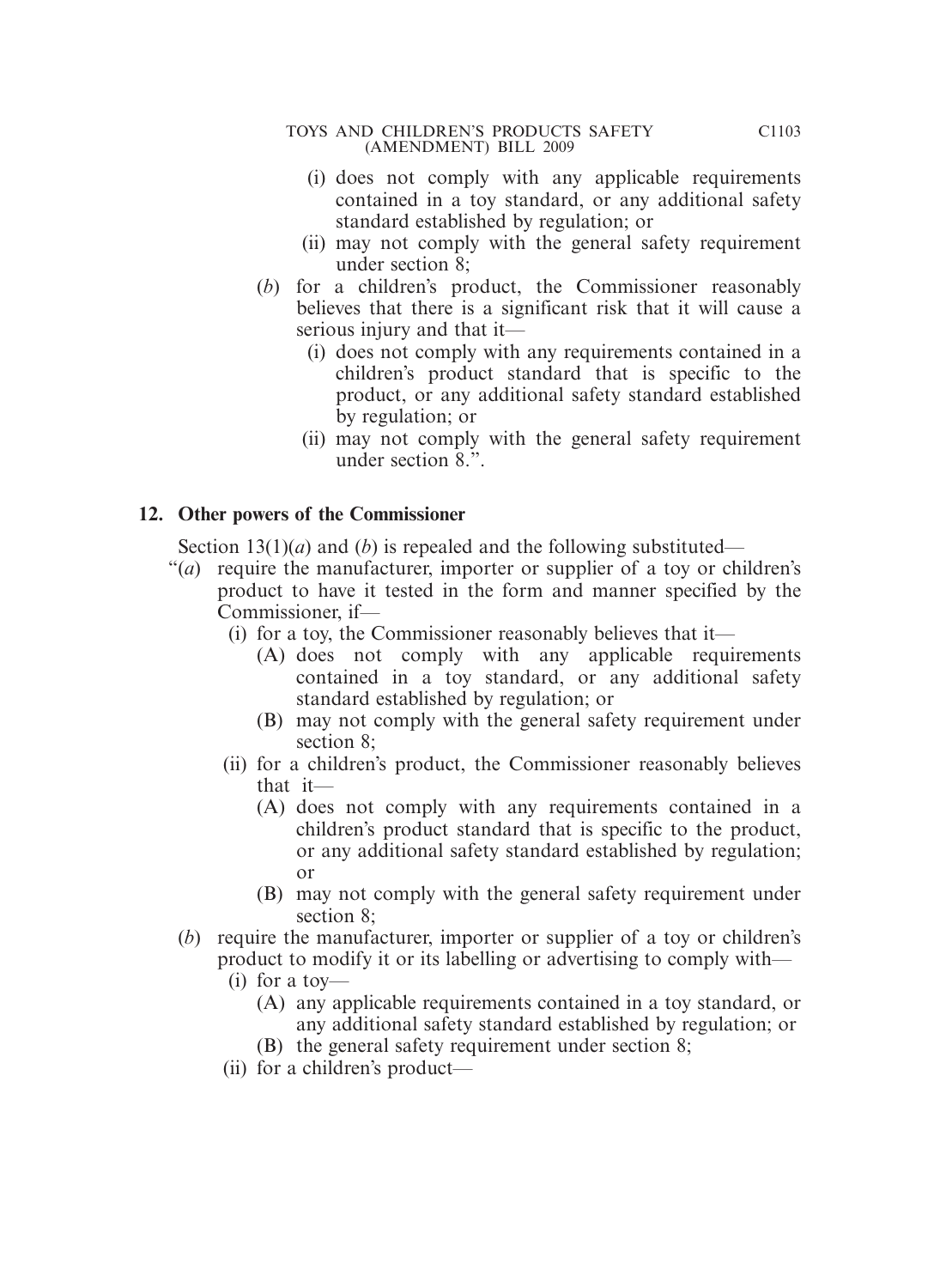- (A) any requirements contained in a children's product standard that is specific to the product, or any additional safety standard established by regulation; or
- (B) the general safety requirement under section 8; and".

# **13. Appeal to Appeal Board**

 Section 14(3) is amended by repealing "for Commerce and Economic Development".

# **14. Appeal Board panel**

Section 15(1) and (3) is amended by repealing "for Commerce and Economic Development".

# **15. Appeal Board**

Section 16(1) and (3) is amended by repealing "for Commerce and Economic Development".

# **16. Compensation for seizure and detention**

Section  $27(1)(c)(i)$  is repealed and the following substituted—

"(i) any applicable requirements contained in a toy standard, any requirements contained in a children's product standard that is specific to the goods, or any additional safety standard established by regulation; or".

# **17. Penalties**

(1) Section  $31(1)(a)$  is amended by repealing "of  $$100,000$ " and substituting "at level 6".

 (2) Section 31(3) is amended by repealing "of \$10,000" and substituting "at level 3".

# **18. Regulations**

 (1) Section 35(1) is amended by repealing "for Commerce and Economic Development".

(2) Section  $35(1)(a)$  is repealed.

(3) Section  $35(2)(a)$  is amended by repealing "of  $$100,000$ " and substituting "at level 6".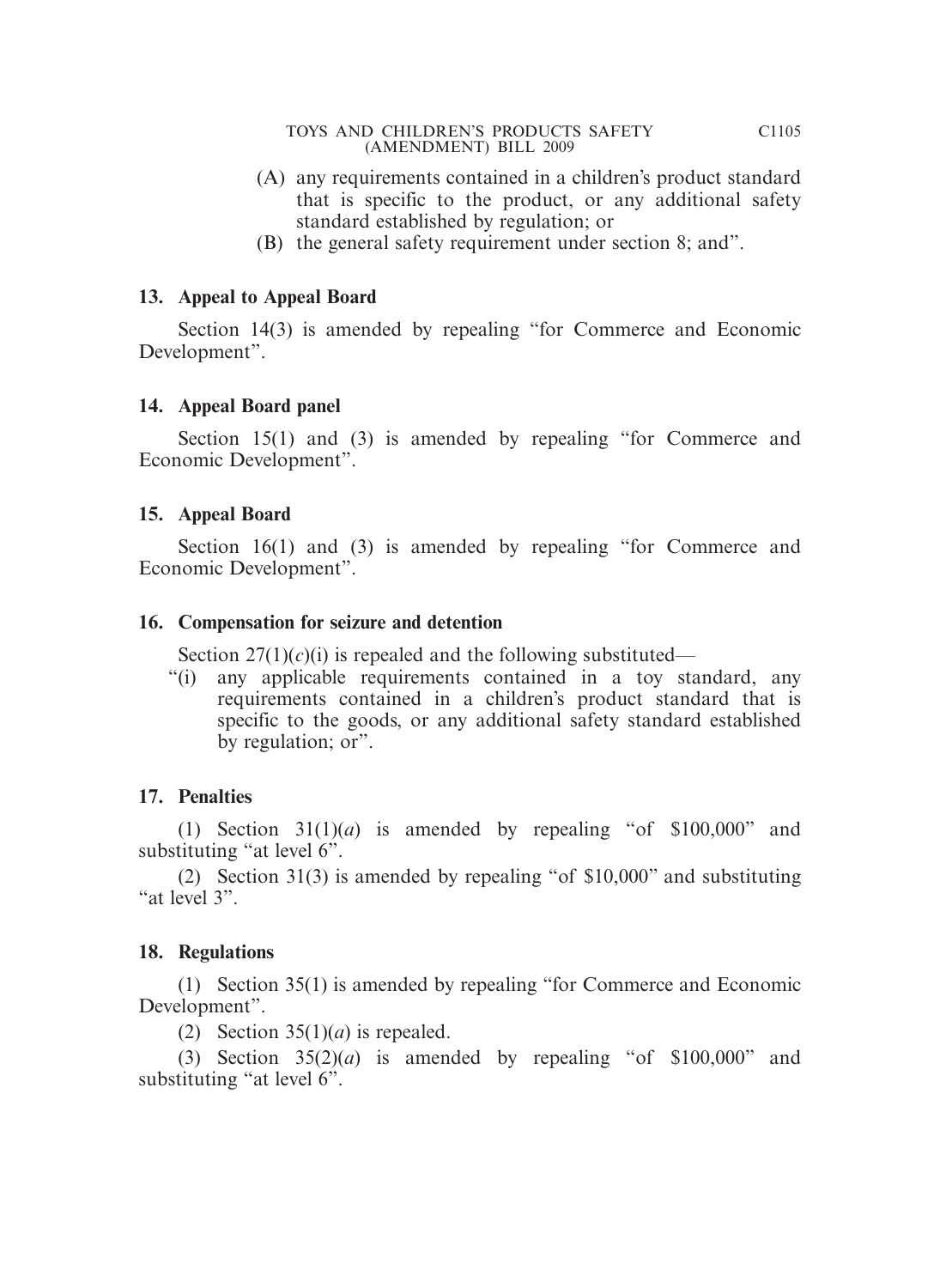#### **19. Section 37 added**

The following is added—

#### "**37. Power to amend Schedules**

 The Secretary may, by notice published in the Gazette, amend Schedule 1 or 2.".

#### **20. Schedule substituted**

The Schedule is repealed and the following substituted—

"SCHEDULE 1 [ss.  $2 \& 37$ ]

# Toy Standards

Column 1

Column 2

Standards

Amendment to standards

#### 1. **International Standard**

The International Standard is established by the International Organization for Standardization and the International Electrotechnical Commission, and the requirements contained in the Standard are specified in—

- (*a*) **ISO 8124-1:2009**  "Safety of toys—Part 1: Safety aspects related to mechanical and physical properties"
- (*b*) **ISO 8124-2:2007**  "Safety of toys—Part 2: Flammability"
- (*c*) **ISO 8124-3:1997** "Safety of toys—Part 3: Migration of certain elements"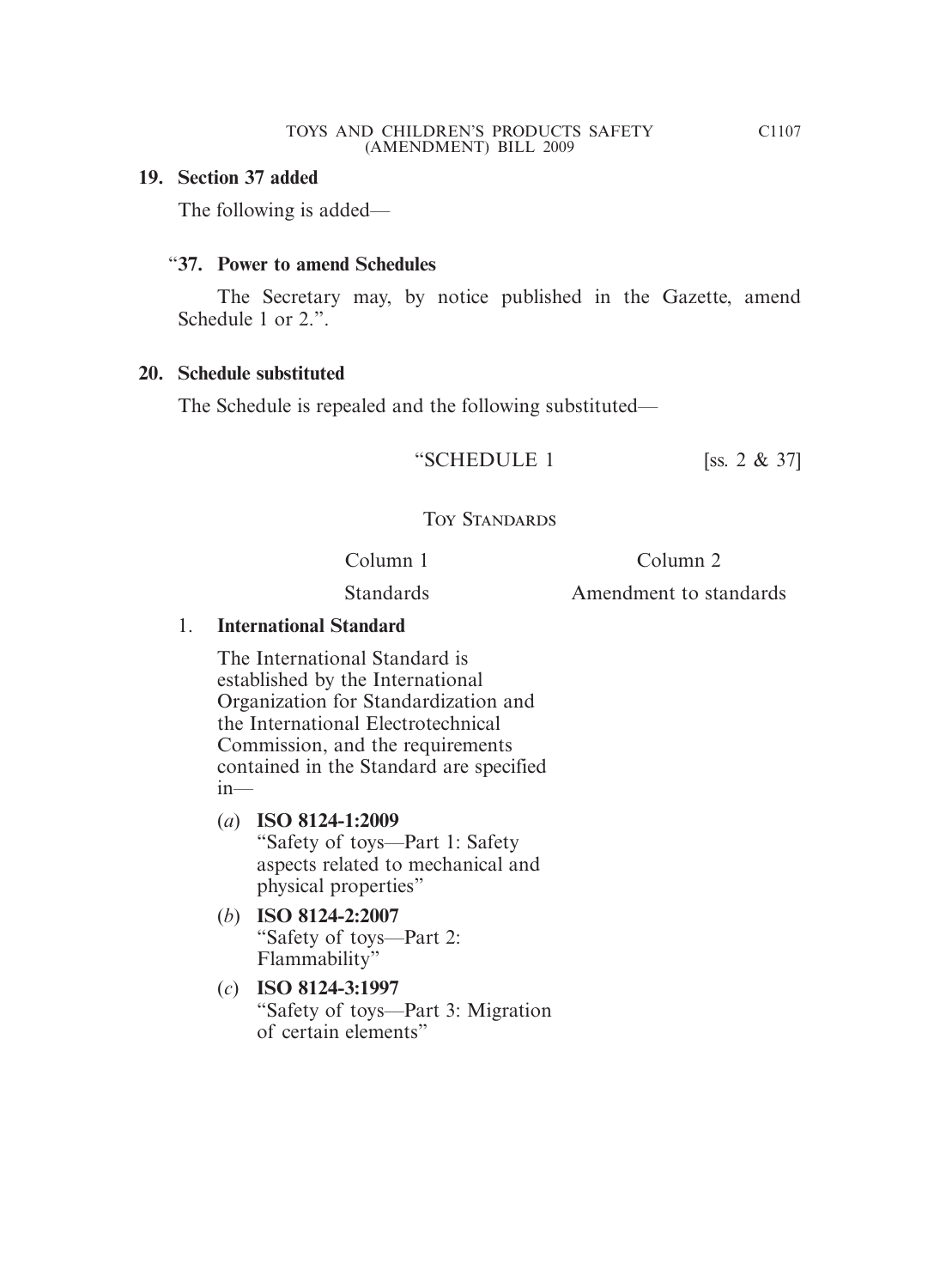Column 1

Column 2

**Standards** 

Amendment to standards

(*d* ) **IEC 62115 Edition 1.1** (2004-11) [IEC 62115 Edition 1:2003 consolidated with amendment 1:2004] "Electric Toys—Safety"

#### 2. **European Standard**

The European Standard is established by the European Committee for Standardization, and the requirements contained in the Standard are specified  $in—$ 

- (*a*) **BS EN 71-1:2005 + A8:2009** "Safety of toys—Part 1: Mechanical and physical properties"
- (*b*) **BS EN 71-2:2006 + A1:2007** "Safety of toys—Part 2: Flammability"
- (*c*) **BS EN 71-3:1995 BS 5665-3:1995** (incorporating Amendment No. 1 and Corrigendum No. 1) "Safety of toys—Part 3: Migration of certain elements"
- (*d* ) **BS EN 71-4:1998 + A3:2007** "Safety of toys—Part 4: Experimental sets for chemistry and related activities"
- (*e*) **BS EN 71-5:1993 BS 5665-5:1993** (incorporating Amendment No. 1) "Safety of toys—Part 5: Chemical toys (sets) other than experimental sets"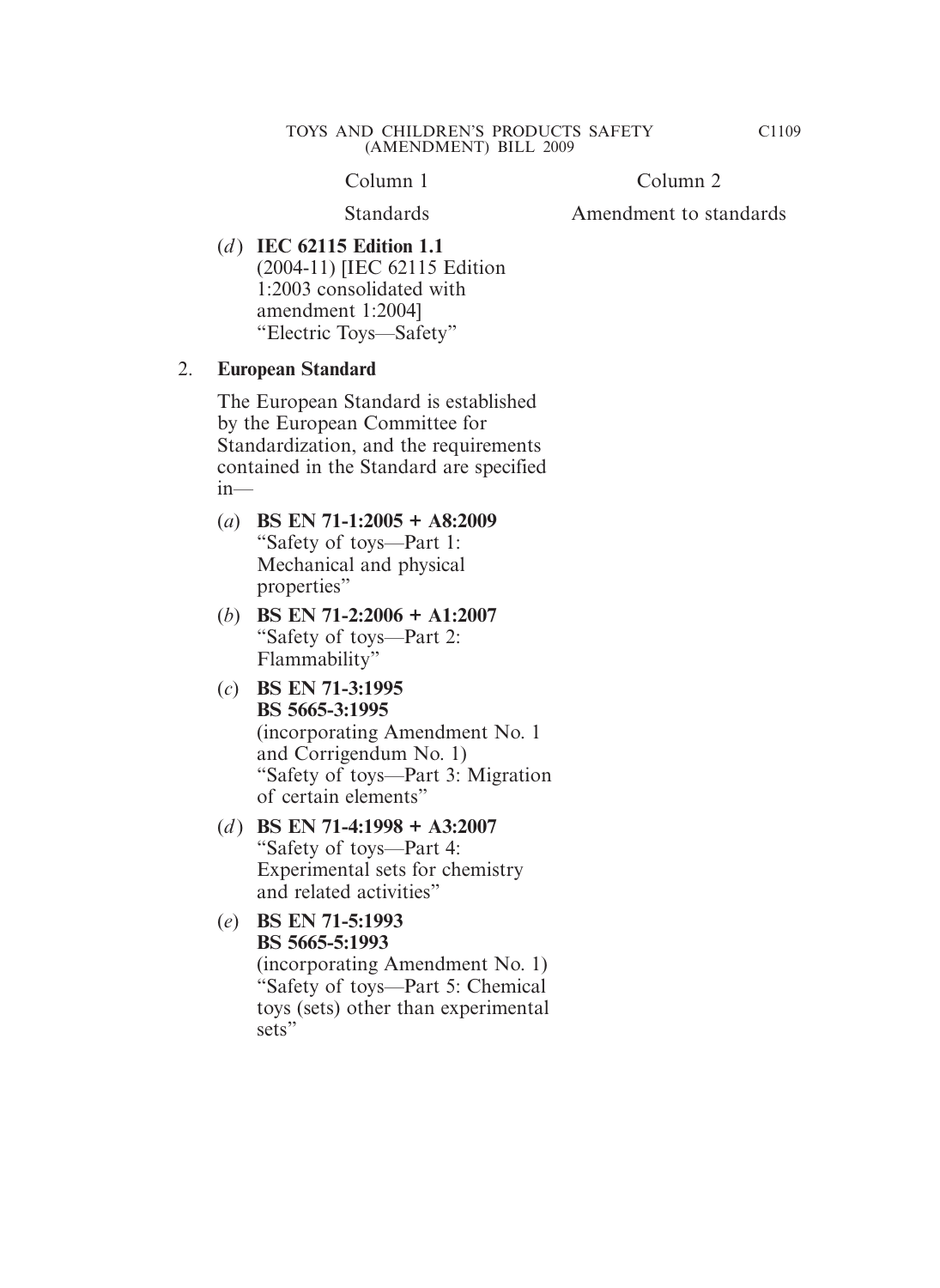Column 1

Column 2

Standards

Amendment to standards

( *f* ) **BS EN 71-6:1995 BS 5665:Part 6:1995** "Safety of toys—Part 6: Graphical symbol for age warning labelling"

#### (*g*) **BS EN 71-7:2002** "Safety of toys—Part 7: Finger paints—Requirements and test methods"

#### (*h*) **BS EN 71-8:2003**

(incorporating Amendment Nos. 1 and 2) "Safety of toys—Part 8: Swings, slides and similar activity toys for indoor and outdoor family domestic use"

#### (*i*) **BS EN 62115:2005** "Electric toys—Safety"

#### 3. **ASTM Standard**

The ASTM Standard is established by ASTM International, and the requirements contained in the Standard are specified in—

#### **ASTM F963-08**

"Standard consumer safety specification for toy safety"".

#### **21. Schedule 2 added**

The following is added—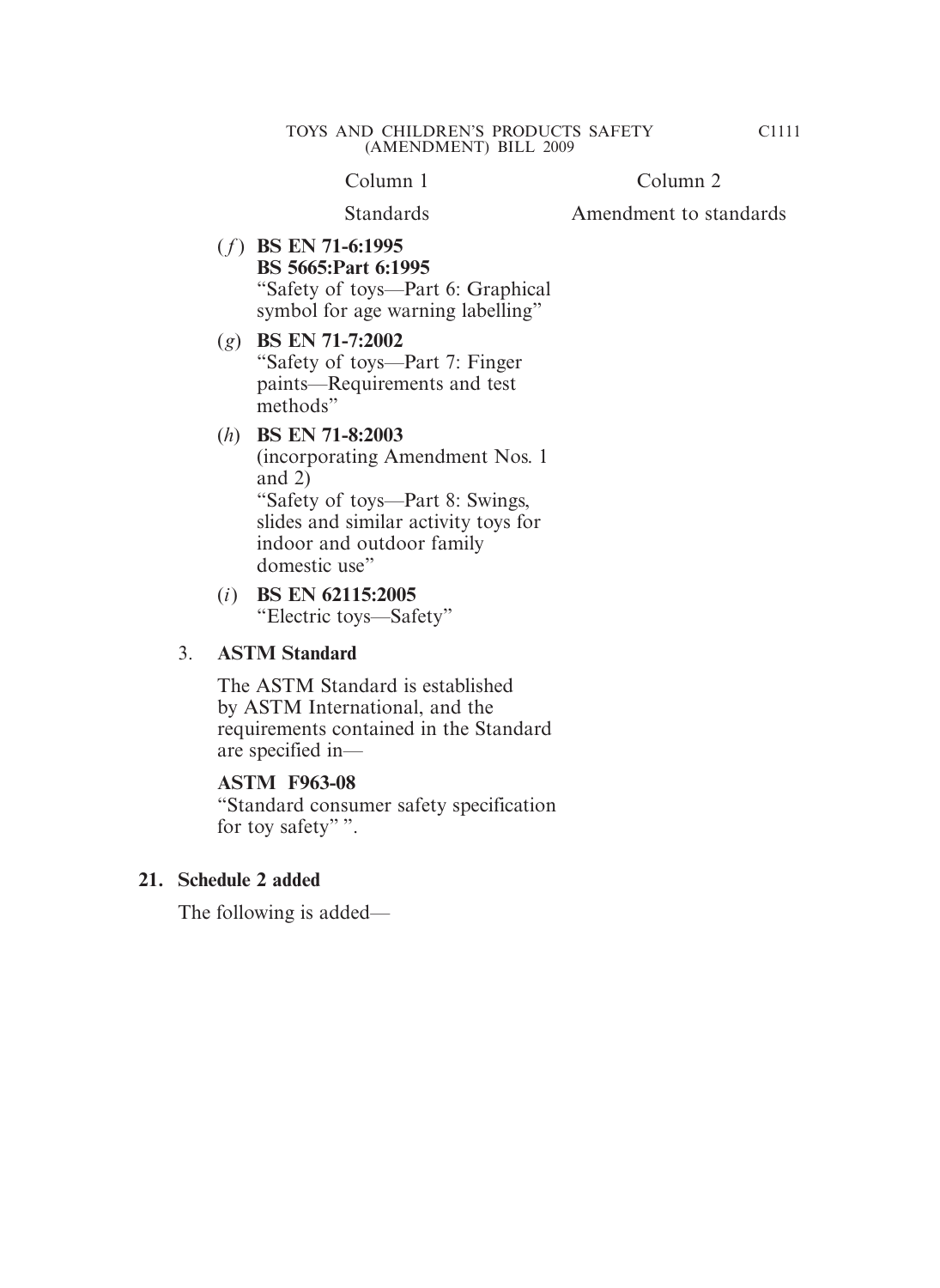# "SCHEDULE 2 [ss. 2 & 37]

#### Children's Product Standards

| Column <sub>2</sub>                                                                                                                                                          | Column 3                   |
|------------------------------------------------------------------------------------------------------------------------------------------------------------------------------|----------------------------|
| Standards                                                                                                                                                                    | Amendments<br>to standards |
| <b>European Standard</b>                                                                                                                                                     |                            |
| The European Standard is<br>established by the European<br>Committee for<br>Standardization, and the<br>requirements contained in the<br>Standard are specified in-          |                            |
| (a) BS EN 1400-1:2002<br>"Child use and care"<br>articles—Soothers for<br>babies and young<br>children—Part 1:<br>General safety<br>requirements and<br>product information" |                            |
| <b>BS EN 1400-2:2002</b><br>(b)<br>"Child use and care"<br>articles—Soothers for<br>babies and young<br>children—Part 2:<br>Mechanical requirements<br>and tests"            |                            |
| <b>BS EN 1400-3:2002</b><br>(c)<br>"Child use and care"<br>articles—Soothers for<br>babies and young<br>children—Part 3:<br>Chemical requirements<br>and tests"              |                            |
|                                                                                                                                                                              |                            |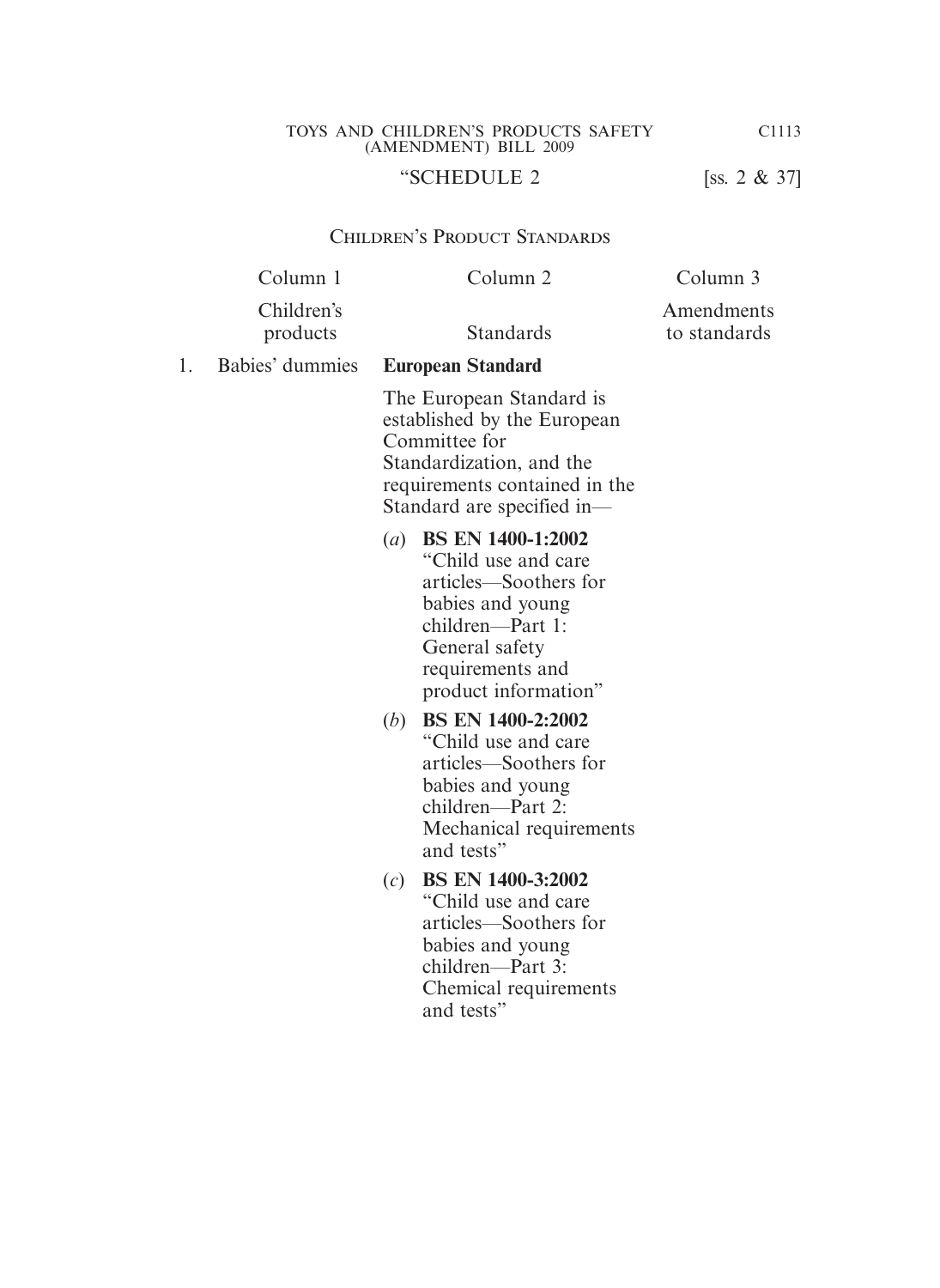Column 1 Column 2 Column 3

# Children's

Amendments

to standards

products Standards

2. Baby walking frames

### **ASTM Standard**

The ASTM Standard is established by ASTM International, and the requirements contained in the Standard are specified in—

#### **ASTM F963-08**

"Standard consumer safety specification for toy safety"

#### **Australian Standard**

The Australian Standard is established by Standards Australia, and the requirements contained in the Standard are specified in—

**AS 2432:2009** "Babies' dummies"

# **European Standard**

The European Standard is established by the European Committee for Standardization, and the requirements contained in the Standard are specified in—

#### **BS EN 1273:2005**

"Child use and care articles— Baby walking frames— Safety requirements and test methods"

C1115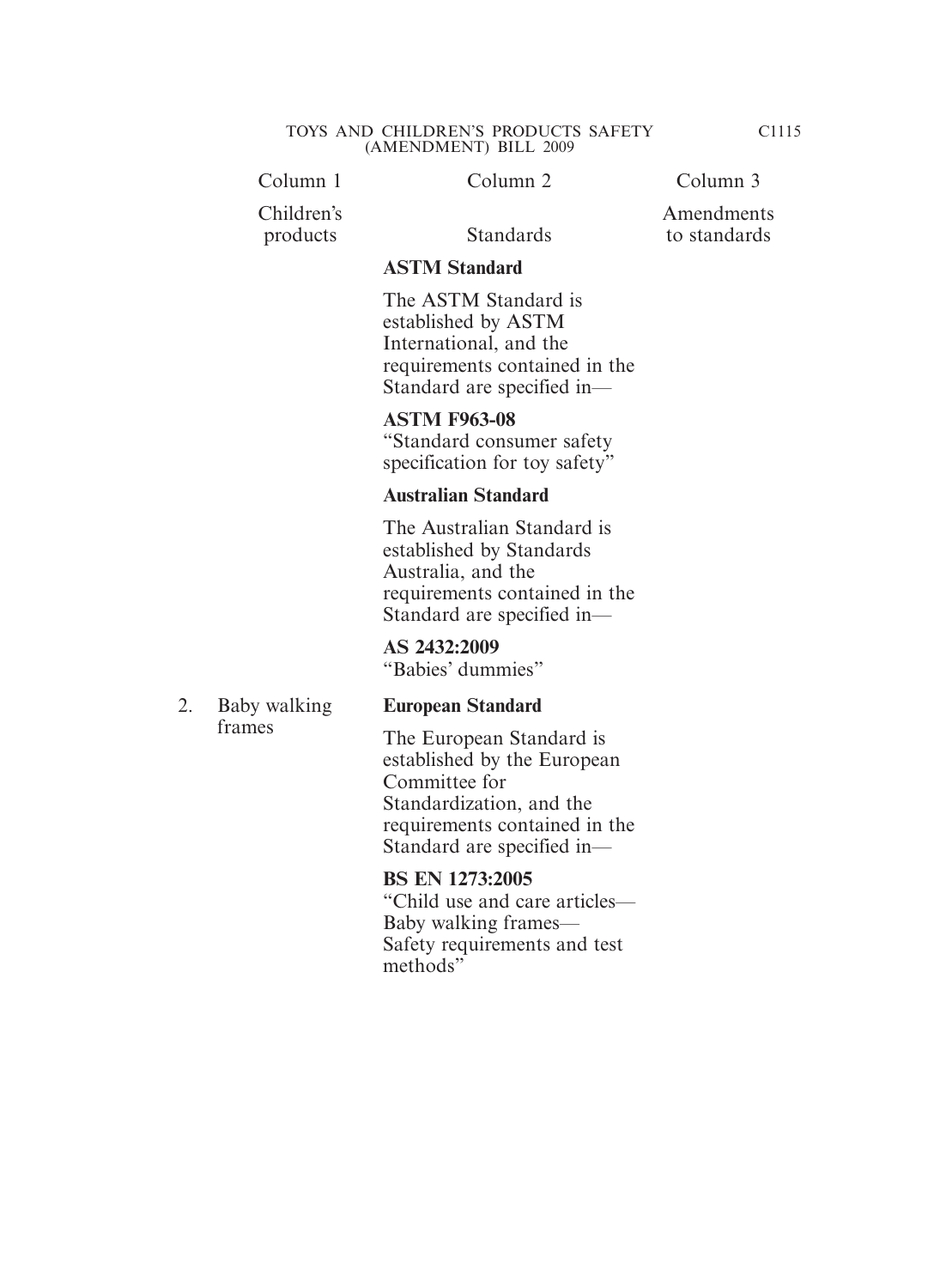|    | Column 1               | Column <sub>2</sub>                                                                                                                                                 | Column 3                   |
|----|------------------------|---------------------------------------------------------------------------------------------------------------------------------------------------------------------|----------------------------|
|    | Children's<br>products | <b>Standards</b>                                                                                                                                                    | Amendments<br>to standards |
|    |                        | <b>ASTM Standard</b>                                                                                                                                                |                            |
|    |                        | The ASTM Standard is<br>established by ASTM<br>International, and the<br>requirements contained in the<br>Standard are specified in-                                |                            |
|    |                        | <b>ASTM F977-07</b><br>"Standard consumer safety"<br>specification for infant<br>walkers"                                                                           |                            |
| 3. | Bottle teats           | <b>European Standard</b>                                                                                                                                            |                            |
|    |                        | The European Standard is<br>established by the European<br>Committee for<br>Standardization, and the<br>requirements contained in the<br>Standard are specified in- |                            |
|    |                        | BS EN 14350-1:2004<br>$\left( a\right)$<br>"Child use and care"<br>articles—Drinking<br>equipment—Part 1:<br>General and mechanical                                 |                            |

requirements and tests"

Chemical requirements

(*b*) **BS EN 14350-2:2004** "Child use and care articles—Drinking equipment—Part 2:

and tests"

C1117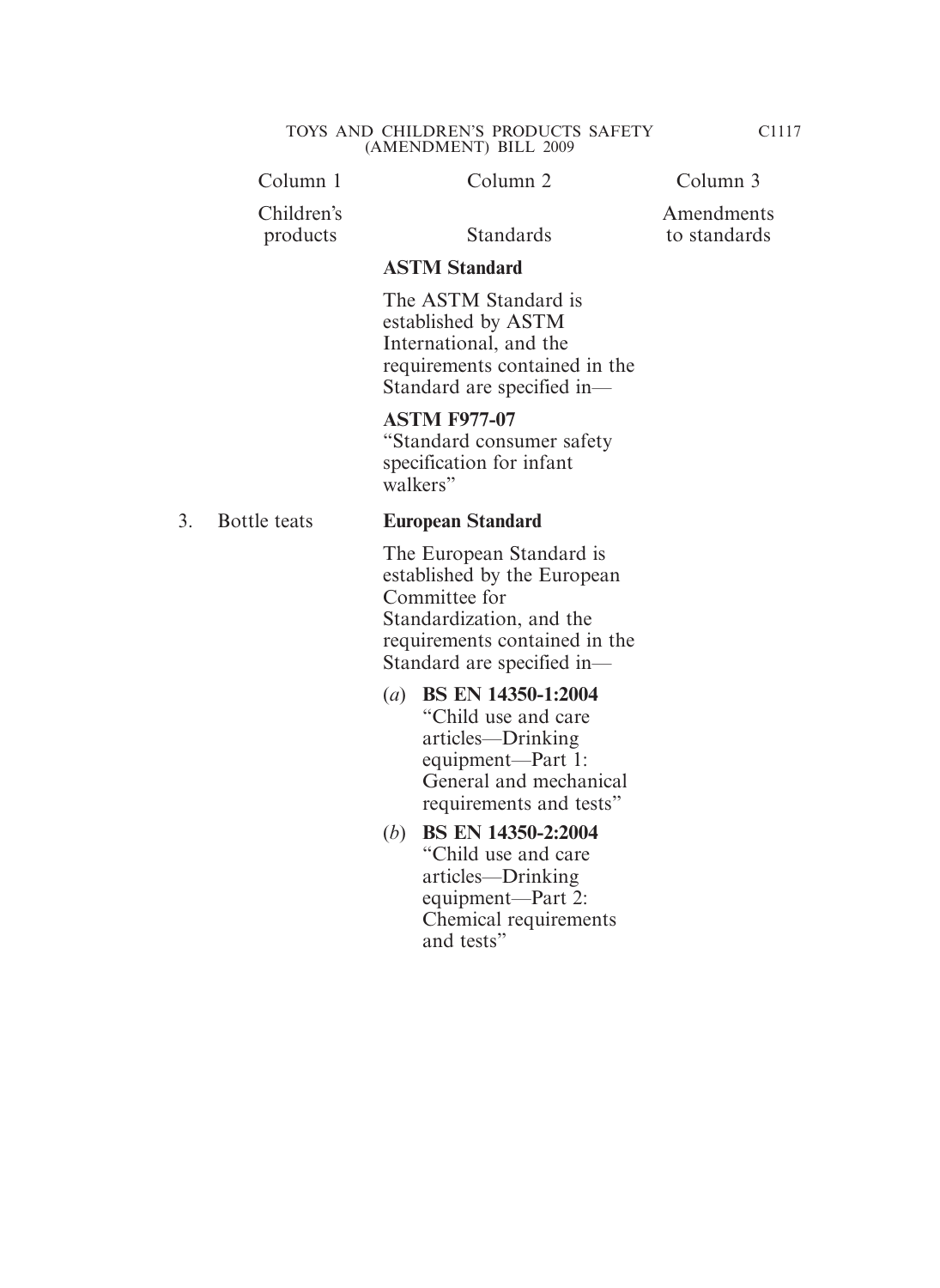|    | Column 1                      | Column <sub>2</sub>                                                                                                                                                 | Column 3                   |
|----|-------------------------------|---------------------------------------------------------------------------------------------------------------------------------------------------------------------|----------------------------|
|    | Children's<br>products        | <b>Standards</b>                                                                                                                                                    | Amendments<br>to standards |
| 4. | Bunk beds for<br>domestic use | <b>European Standard</b>                                                                                                                                            |                            |
|    |                               | The European Standard is<br>established by the European<br>Committee for<br>Standardization, and the<br>requirements contained in the<br>Standard are specified in- |                            |
|    |                               | (a) BS EN 747-1:2007<br>"Furniture—Bunk beds<br>and high beds for<br>domestic use-<br>Part 1: Safety, strength<br>and durability<br>requirements"                   |                            |
|    |                               | <b>BS EN 747-2:2007</b><br>( <i>b</i> )<br>"Furniture—Bunk beds<br>and high beds for<br>domestic use-<br>Part 2: Test methods"                                      |                            |
|    |                               | <b>ASTM Standard</b>                                                                                                                                                |                            |
|    |                               | The ASTM Standard is                                                                                                                                                |                            |

established by ASTM International, and the requirements contained in the Standard are specified in—

# **ASTM F1427-07** "Standard consumer safety specification for bunk beds"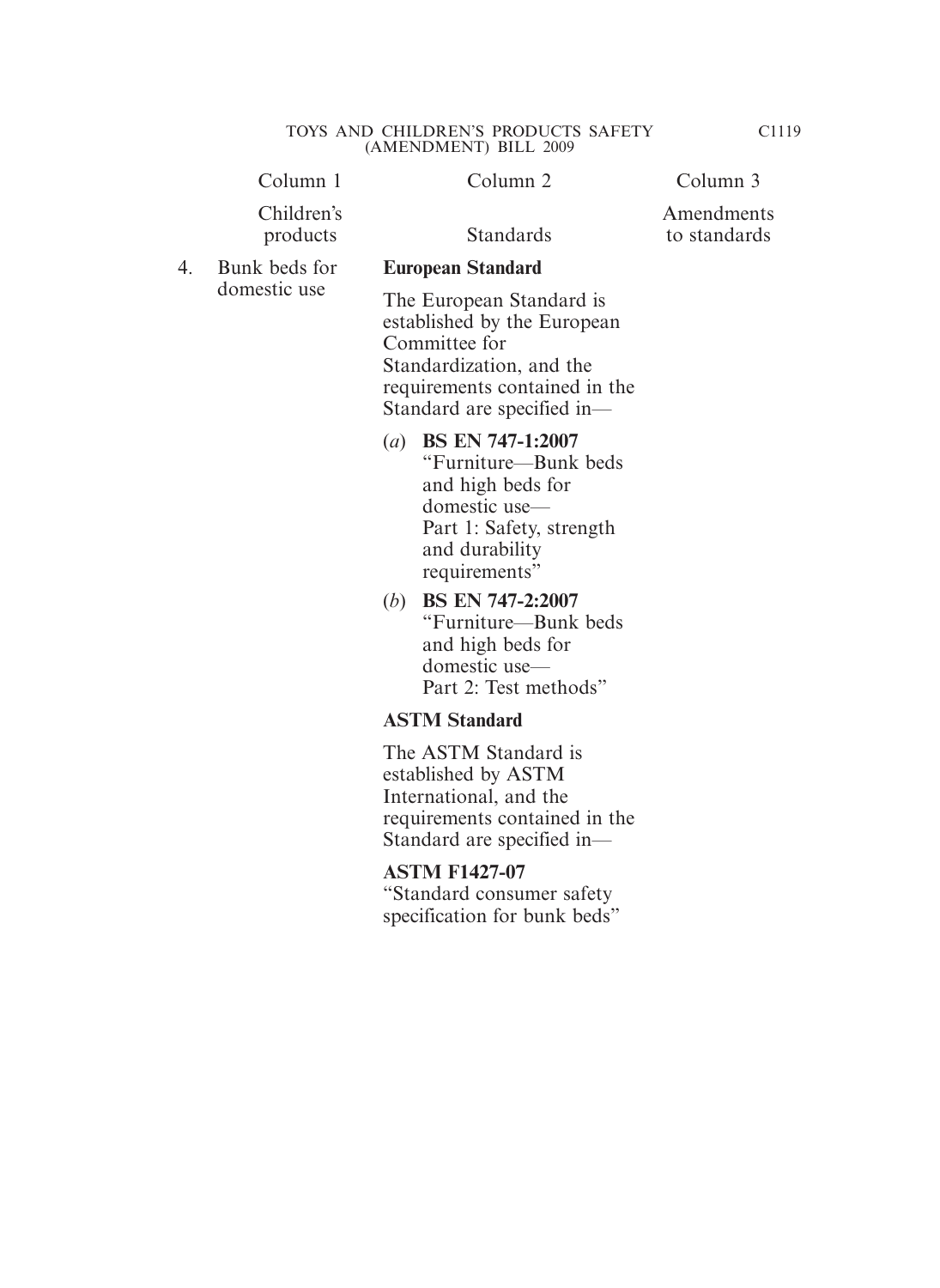Column 1 Column 2 Column 3

Children's

products Standards

#### Amendments to standards

#### **Joint Australian/New Zealand Standard**

The Joint Australian/New Zealand Standard is established by Standards Australia and Standards New Zealand, and the requirements contained in the Standard are specified in—

**AS/NZS 4220:2003** "Bunk beds"

# **International Standard**

The International Standard is established by the International Organization for Standardization, and the requirements contained in the Standard are specified in—

- (*a*) **ISO 9098-1:1994** "Bunk beds for domestic use—Safety requirements and tests—Part 1: Safety requirements"
- (*b*) **ISO 9098-2:1994** "Bunk beds for domestic use—Safety requirements and tests—Part 2: Test methods"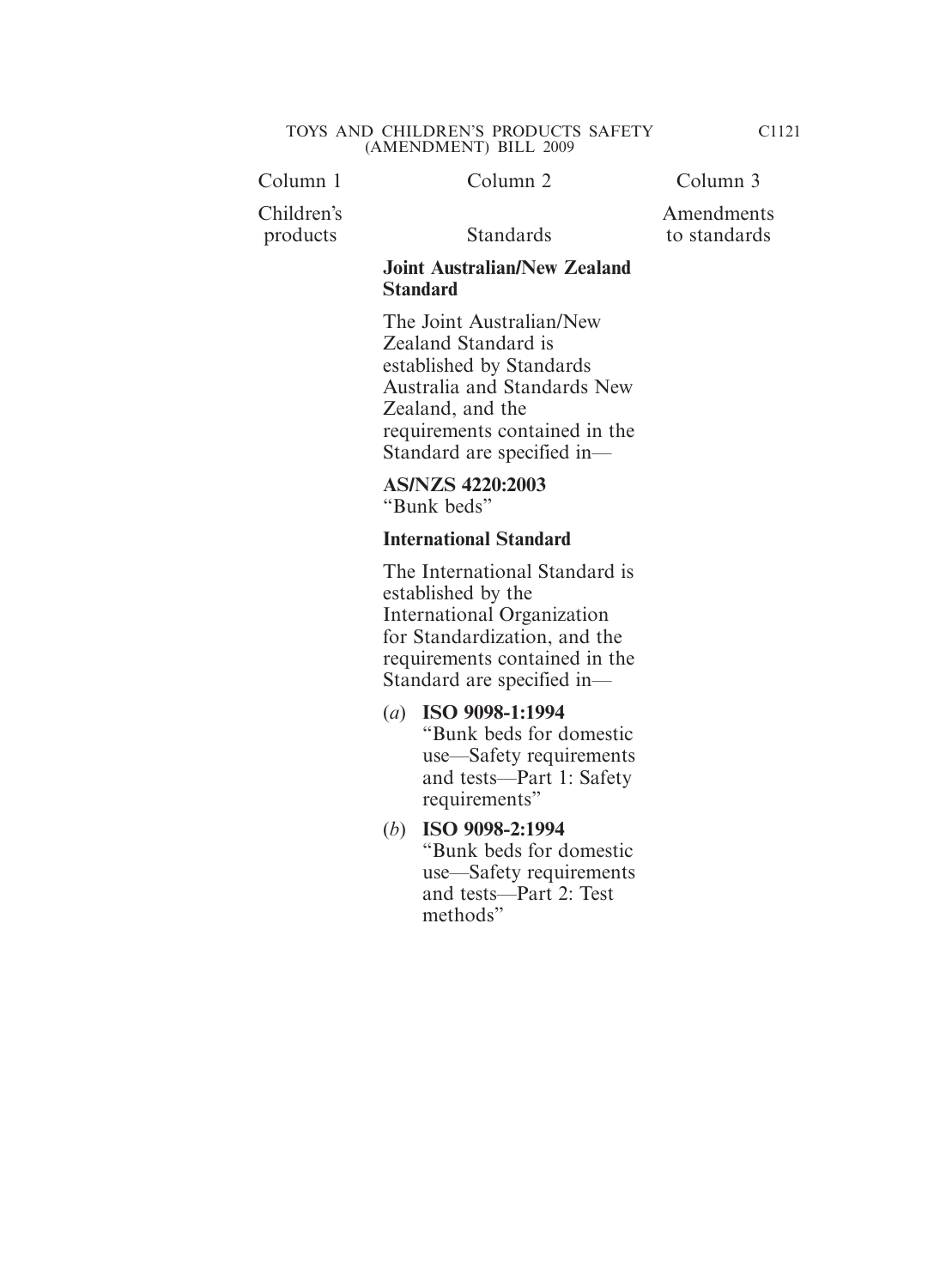Column 1 Column 2 Column 3

Children's products Standards

5. Carry cots and similar handled products and stands

6. Child safety barriers for domestic use

**Amendments** to standards

**European Standard**

The European Standard is established by the European Committee for Standardization, and the requirements contained in the Standard are specified in—

#### **BS EN 1466:2004 + A1:2007**

"Child care articles—Carry cots and stands—Safety requirements and test methods"

#### **European Standard**

The European Standard is established by the European Committee for Standardization, and the requirements contained in the Standard are specified in—

#### **BS EN 1930:2000**

(incorporating Amendment No. 1) "Child care articles—Safety barriers—Safety requirements and test methods"

# **ASTM Standard**

The ASTM Standard is established by ASTM International, and the requirements contained in the Standard are specified in—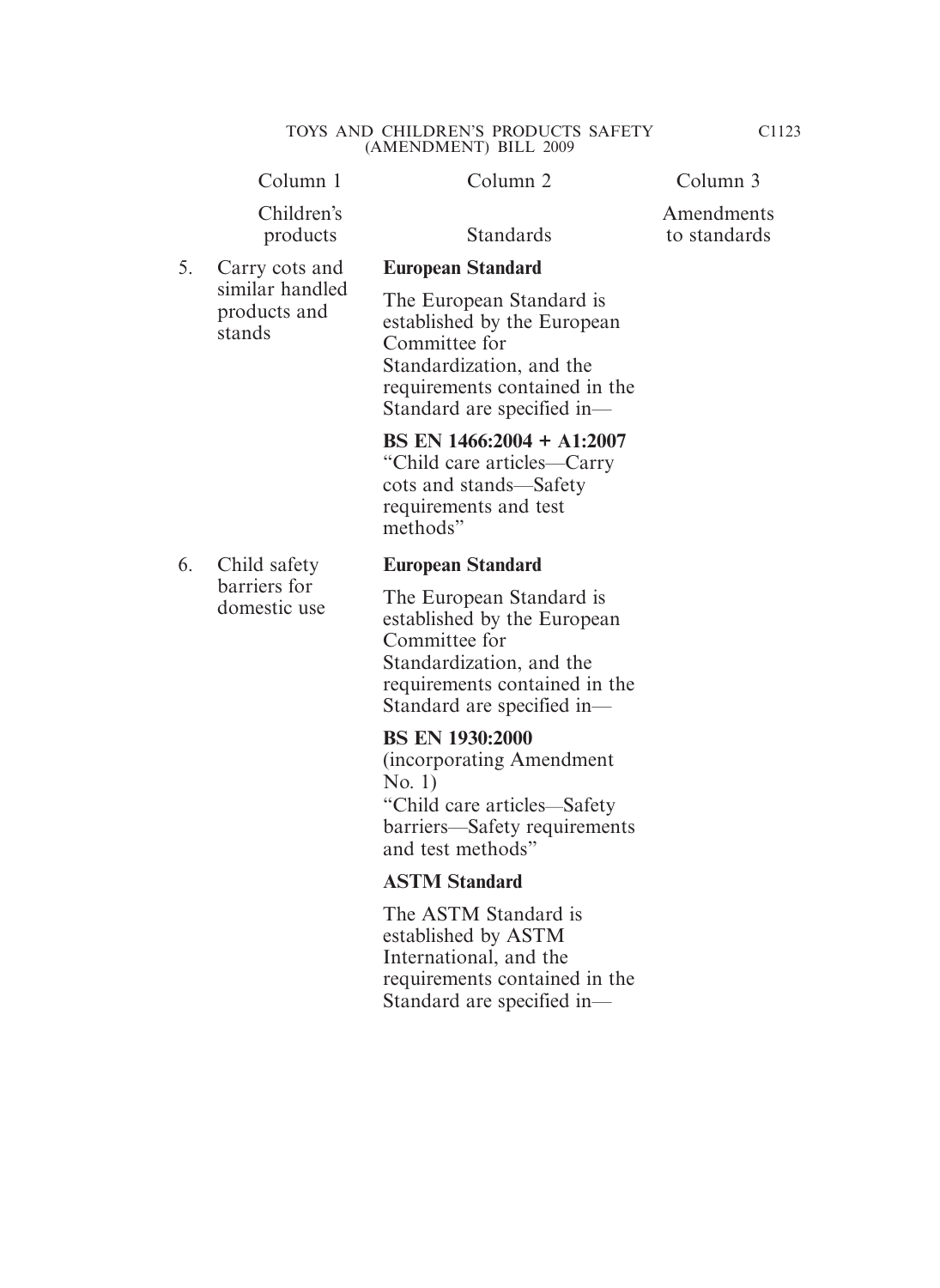|    | Column 1               | Column 2                                                                                                                                                            | Column 3                   |
|----|------------------------|---------------------------------------------------------------------------------------------------------------------------------------------------------------------|----------------------------|
|    | Children's<br>products | <b>Standards</b>                                                                                                                                                    | Amendments<br>to standards |
|    |                        | <b>ASTM F1004-07</b><br>"Standard consumer safety"<br>specification for expansion<br>gates and expandable<br>enclosures"                                            |                            |
| 7. | Children's cots        | <b>European Standard</b>                                                                                                                                            |                            |
|    | for domestic use       | The European Standard is<br>established by the European<br>Committee for<br>Standardization, and the<br>requirements contained in the<br>Standard are specified in- |                            |
|    |                        | (a) BS EN 716-1:2008<br>"Furniture—Children's<br>cots and folding cots for<br>domestic use—Part 1:<br>Safety requirements"                                          |                            |

(*b*) **BS EN 716-2:2008** "Furniture—Children's cots and folding cots for domestic use—Part 2: Test methods"

# **ASTM Standard**

The ASTM Standard is established by ASTM International, and the requirements contained in the Standard are specified in—

#### **ASTM F1169-07**

"Standard specification for full-size baby crib"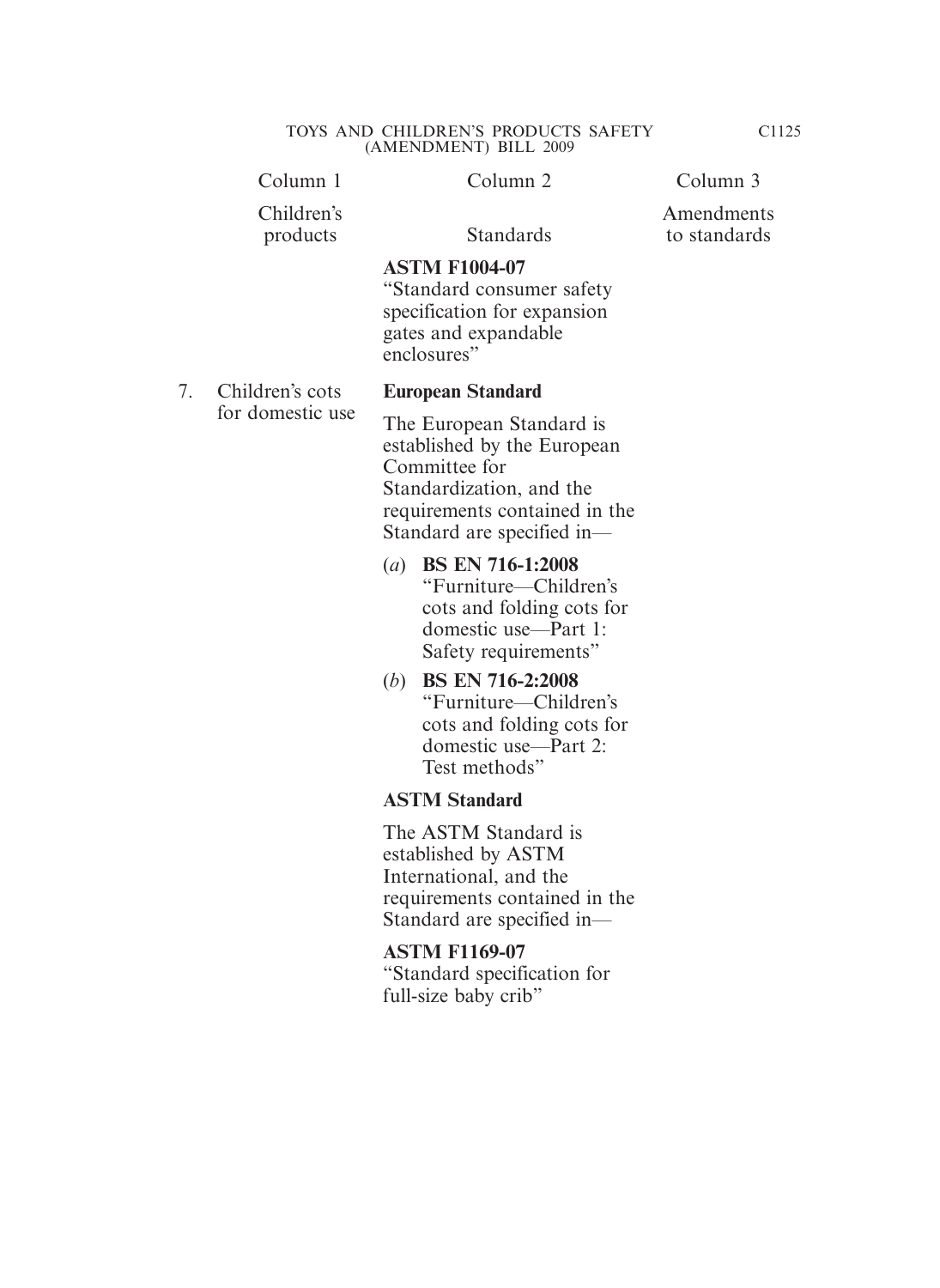| Column 1               | Column 2                      | Column 3                   |
|------------------------|-------------------------------|----------------------------|
| Children's<br>products | <b>Standards</b>              | Amendments<br>to standards |
|                        | <b>International Standard</b> |                            |
|                        | The International Standard is |                            |

established by the International Organization for Standardization, and the requirements contained in the Standard are specified in—

- (*a*) **ISO 7175-1:1997** "Children's cots and folding cots for domestic use—Part 1: Safety requirements"
- (*b*) **ISO 7175-2:1997** "Children's cots and folding cots for domestic use—Part 2: Test methods"
- 8. Children's high chairs and multipurpose high chairs for domestic use

#### **European Standard**

The European Standard is established by the European Committee for Standardization, and the requirements contained in the Standard are specified in—

- (*a*) **BS EN 14988-1:2006** "Children's high chairs— Part 1: Safety requirements"
- (*b*) **BS EN 14988-2:2006** "Children's high chairs— Part 2: Test methods"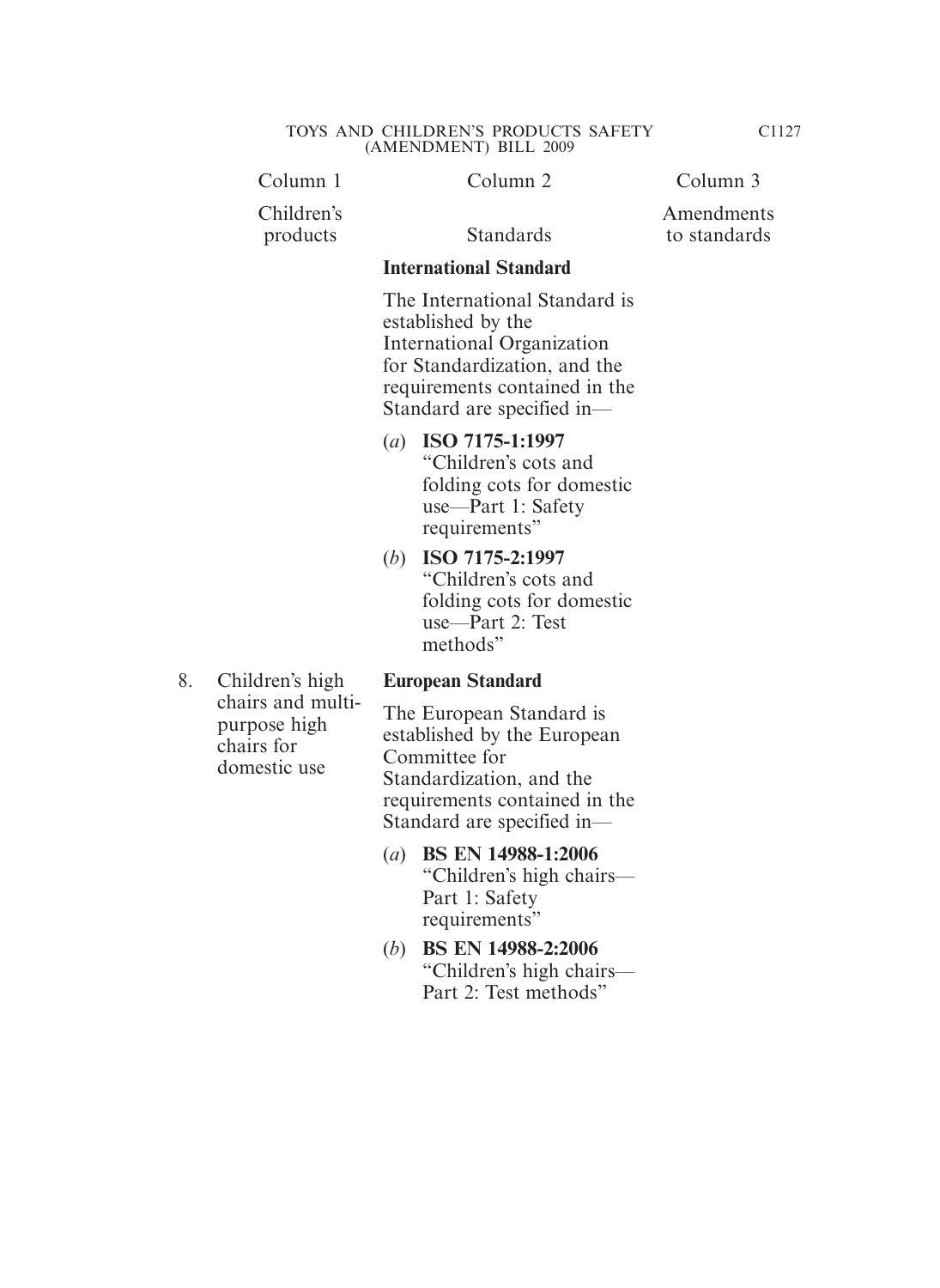Column 1 Column 2 Column 3

Children's products Standards

Amendments to standards

#### **ASTM Standard**

The ASTM Standard is established by ASTM International, and the requirements contained in the Standard are specified in—

# **ASTM F404-08**

"Standard consumer safety specification for high chairs"

#### **International Standard**

The International Standard is established by the International Organization for Standardization, and the requirements contained in the Standard are specified in—

- (*a*) **ISO 9221-1:1992** "Furniture—Children's high chairs—Part 1: Safety requirements"
- (*b*) **ISO 9221-2:1992** "Furniture—Children's high chairs—Part 2: Test methods"

#### 9. Children's paints **European Standard**

The European Standard is established by the European Committee for Standardization, and the requirements contained in the Standard are specified in—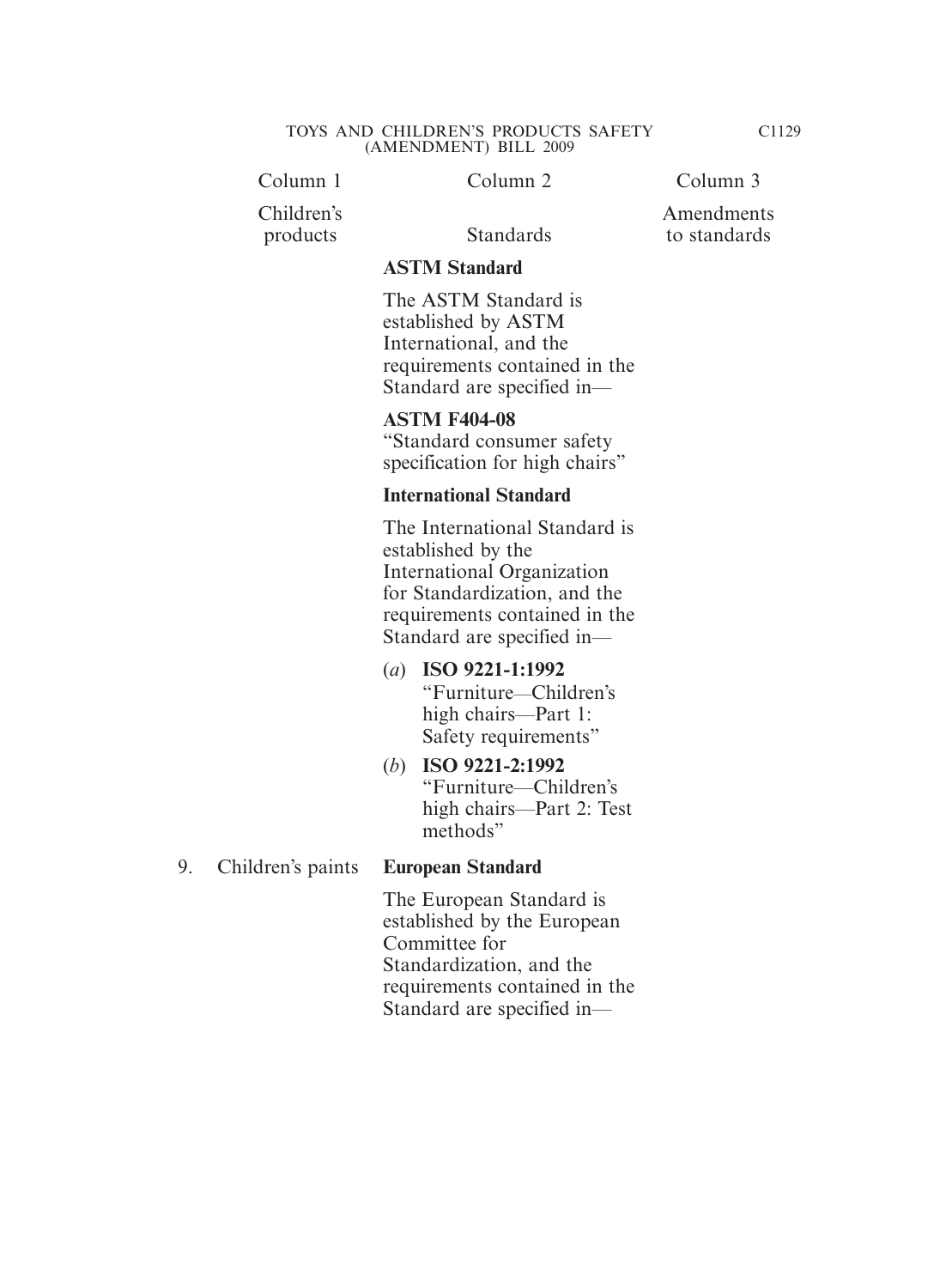Column 1 Column 2 Column 3

Children's products Standards

# Amendments to standards

# **BS EN 71-3:1995 BS 5665-3:1995**

(incorporating Amendment No.1 and Corrigendum No. 1) "Safety of toys—Part 3: Migration of certain elements"

#### **ASTM Standard**

The ASTM Standard is established by ASTM International, and the requirements contained in the Standard are specified in—

# **ASTM F963-08**

"Standard consumer safety specification for toy safety"

### **Joint Australian/New Zealand Standard**

The Joint Australian/New Zealand Standard is established by Standards Australia and Standards New Zealand, and the requirements contained in the Standard are specified in—

# **AS/NZS ISO 8124.3:2003**

"Safety of toys—Part 3: Migration of certain elements"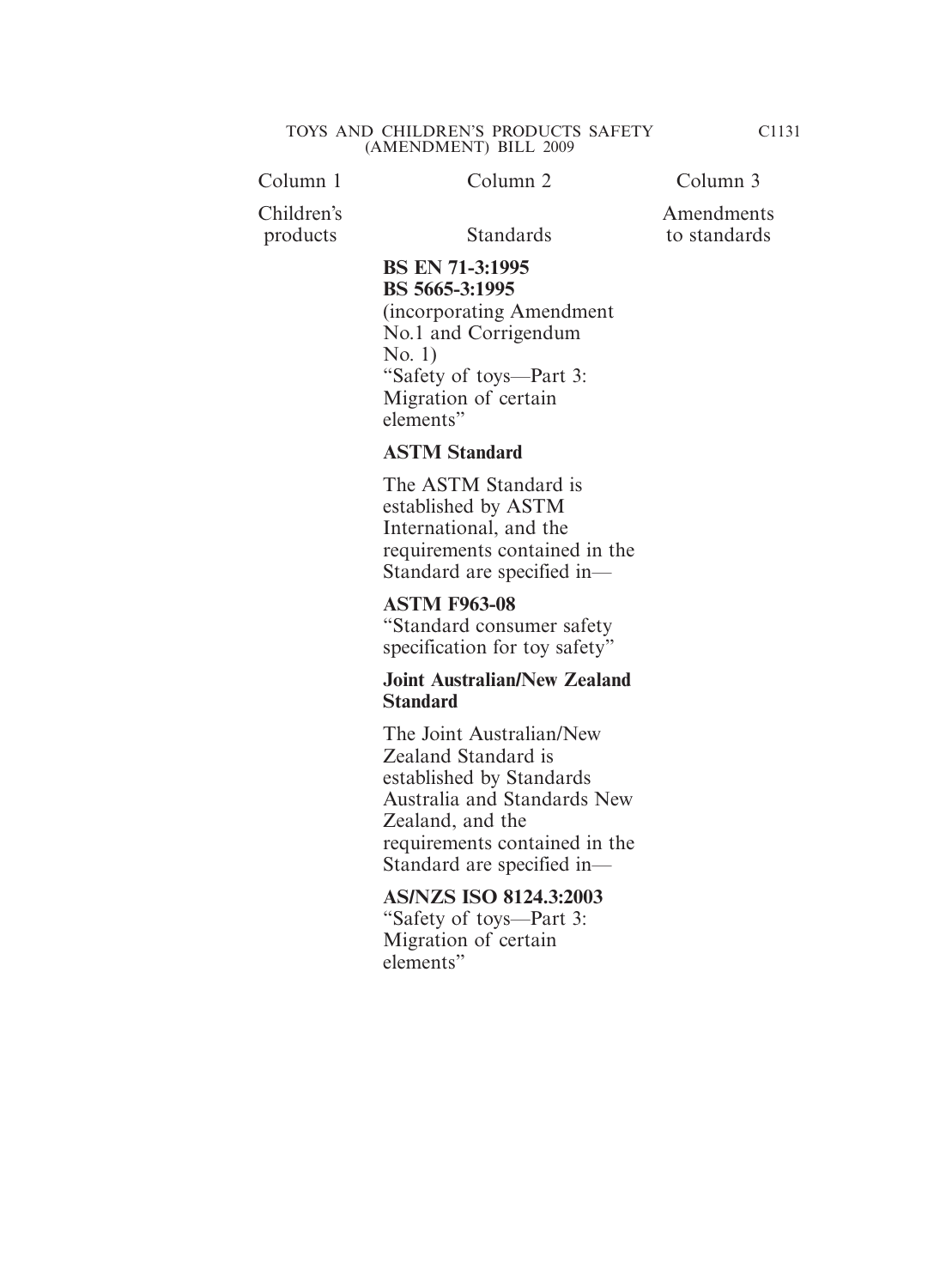|     | Column 1                           | Column 2                                                                                                                                                                         | Column 3                   |
|-----|------------------------------------|----------------------------------------------------------------------------------------------------------------------------------------------------------------------------------|----------------------------|
|     | Children's<br>products             | <b>Standards</b>                                                                                                                                                                 | Amendments<br>to standards |
|     |                                    | <b>International Standard</b>                                                                                                                                                    |                            |
|     |                                    | The International Standard is<br>established by the<br>International Organization<br>for Standardization, and the<br>requirements contained in the<br>Standard are specified in- |                            |
|     |                                    | ISO 8124-3:1997<br>"Safety of toys—Part 3:<br>Migration of certain<br>elements"                                                                                                  |                            |
|     | 10. Children's safety<br>harnesses | <b>European Standard</b>                                                                                                                                                         |                            |
|     |                                    | The European Standard is<br>established by the European<br>Committee for<br>Standardization, and the<br>requirements contained in the<br>Standard are specified in-              |                            |
|     |                                    | <b>BS EN 13210:2004</b><br>"Child use and care articles—<br>Children's safety harnesses,<br>reins and similar type<br>articles—Safety requirements<br>and test methods"          |                            |
| 11. | Playpens for                       | <b>European Standard</b>                                                                                                                                                         |                            |
|     | domestic use                       | The European Standard is<br>established by the European                                                                                                                          |                            |

established by the European Committee for Standardization, and the requirements contained in the Standard are specified in—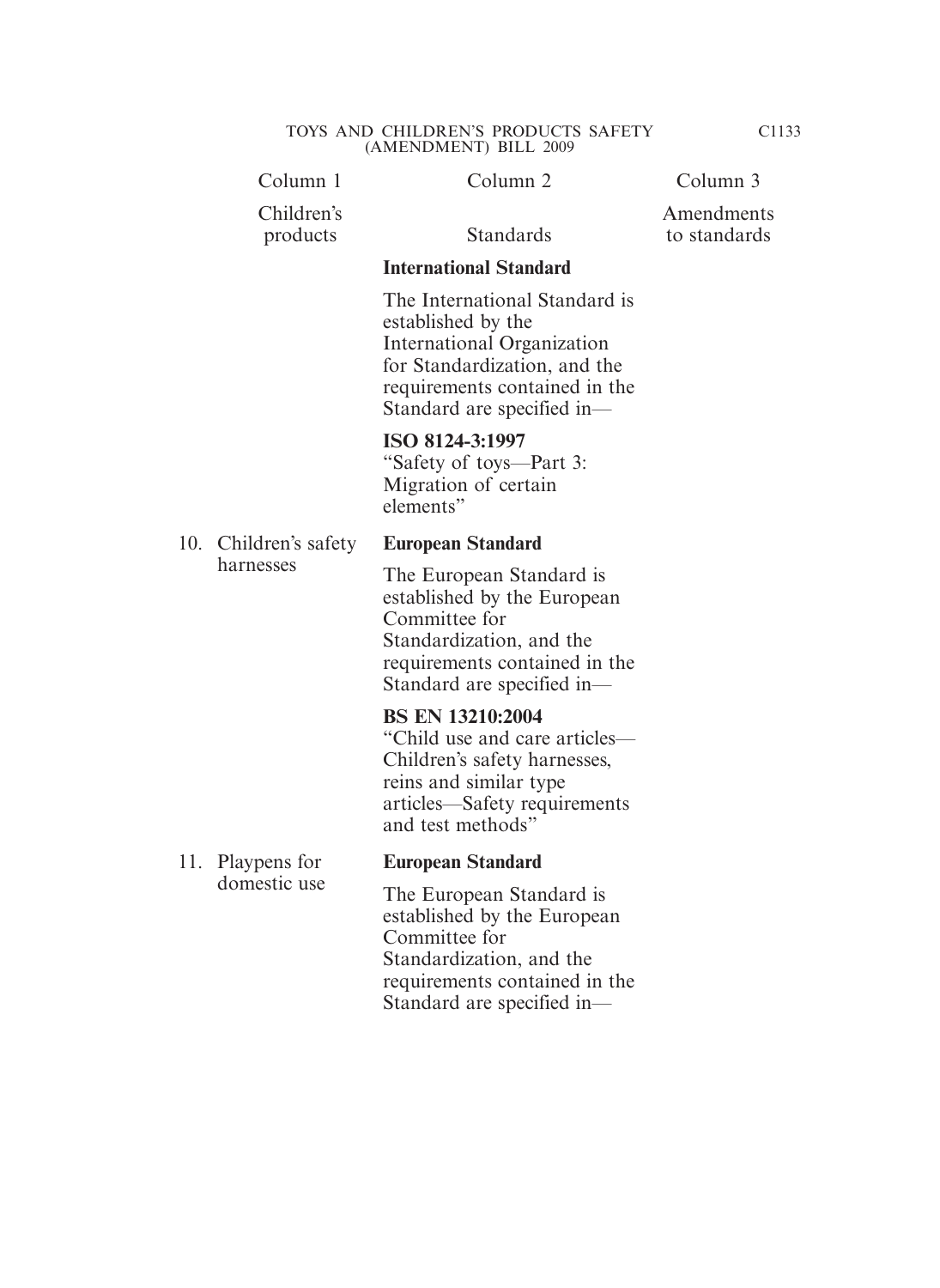| Children's<br>products | Standards                                                                                                                            | Ame<br>to st |
|------------------------|--------------------------------------------------------------------------------------------------------------------------------------|--------------|
|                        | BS EN 12227-1:1999<br>$\left( a\right)$<br>"Playpens for domestic"<br>use—Part 1: Safety<br>requirements"                            |              |
|                        | <b>BS EN 12227-2:1999</b><br>(b)<br>"Playpens for domestic"<br>use—Part 2: Test<br>methods"                                          |              |
|                        | <b>ASTM Standard</b>                                                                                                                 |              |
|                        | The ASTM Standard is<br>established by ASTM<br>International, and the<br>requirements contained in the<br>Standard are specified in— |              |
|                        | <b>ASTM F406-08a</b><br>"Standard consumer safety<br>specification for non-full-size                                                 |              |

12. Wheeled child conveyances

#### **European Standard**

baby cribs/play yards"

The European Standard is established by the European Committee for Standardization, and the requirements contained in the Standard are specified in—

**BS EN 1888:2003** (incorporating Amendment No. 1 and Corrigenda Nos. 1, 2 and 3) "Child care articles—Wheeled child conveyances—Safety requirements and test methods"

C1135

Amendments andards

#### Column 1 Column 2 Column 3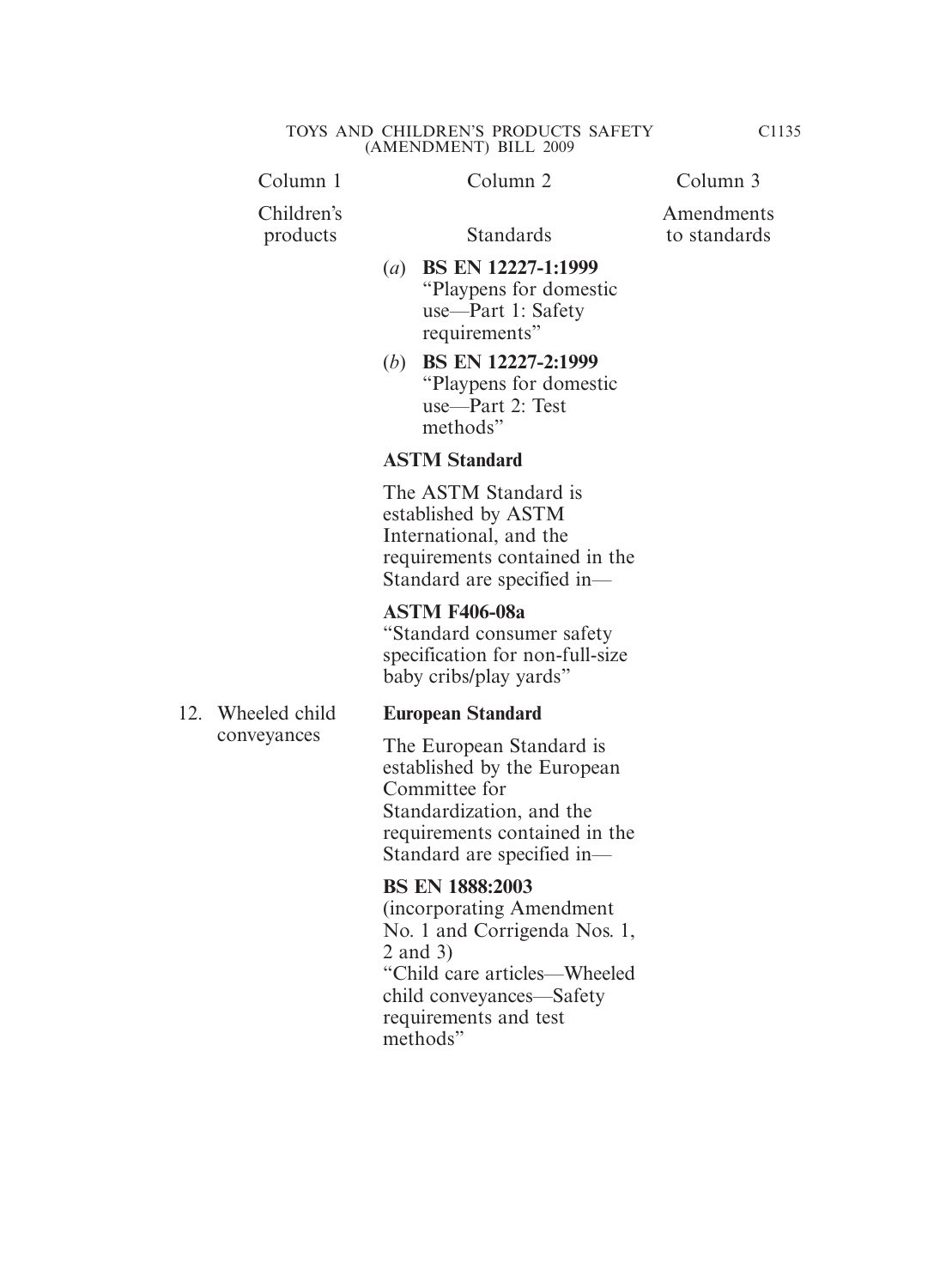Column 1 Column 2 Column 3

Children's products Standards

Amendments to standards

#### **ASTM Standard**

The ASTM Standard is established by ASTM International, and the requirements contained in the Standard are specified in—

#### **ASTM F833-08**

"Standard consumer safety performance specification for carriages and strollers"

#### **Joint Australian/New Zealand Standard**

The Joint Australian/New Zealand Standard is established by Standards Australia and Standards New Zealand, and the requirements contained in the Standard are specified in—

#### **AS/NZS 2088:2000**

"Prams and Strollers— Safety requirements"".

#### PART 3

#### Related Amendments

#### **Division 1—Toys and Children's Products Safety (Safety Standards) Notice**

#### **22. Repeal**

 The Toys and Children's Products Safety (Safety Standards) Notice (Cap. 424 sub. leg. A) is repealed.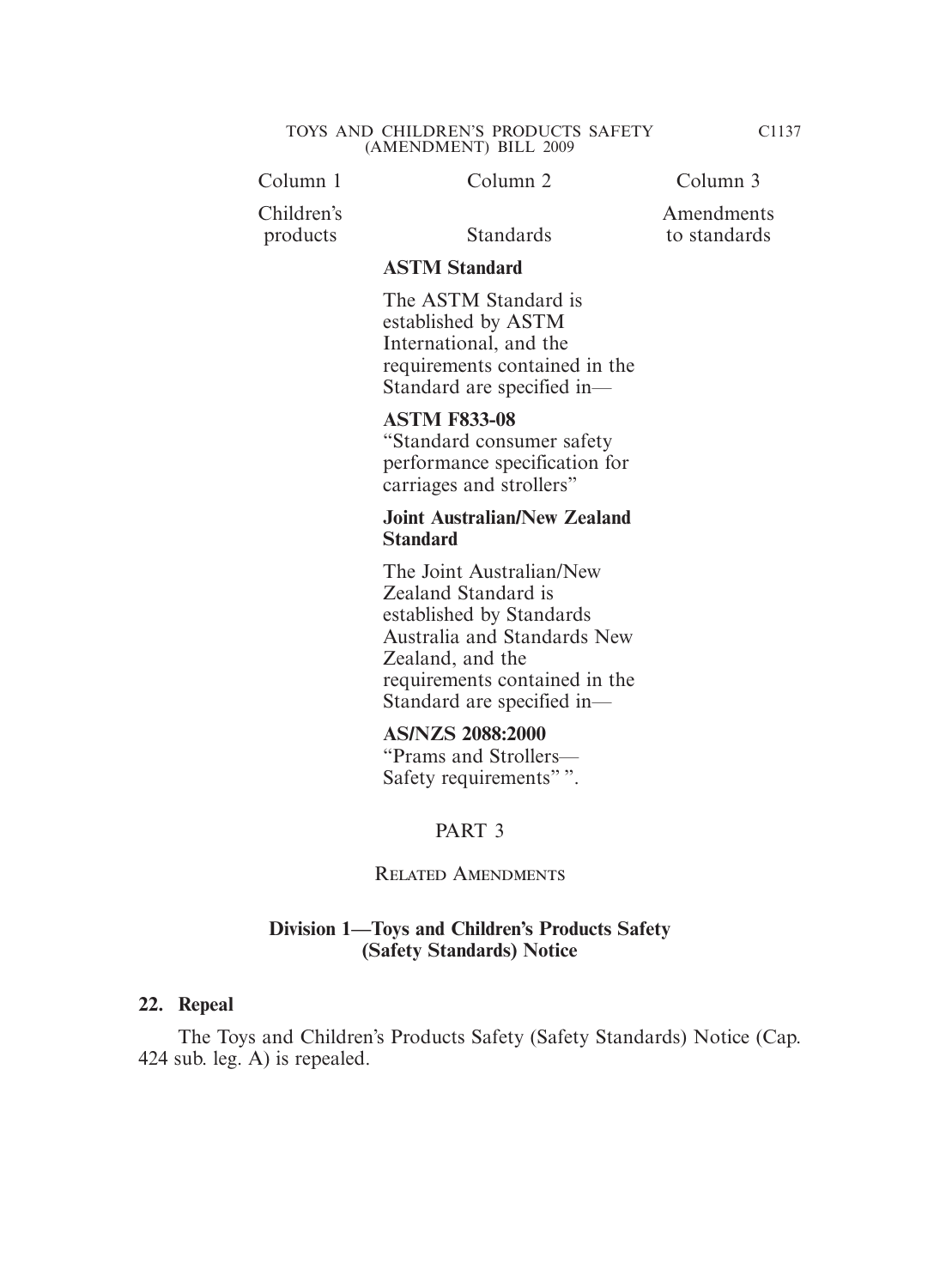#### **Division 2—Toys and Children's Products Safety Regulation**

#### **23. Section 1A added**

 The Toys and Children's Products Safety Regulation (Cap. 424 sub. leg. B) is amended by adding—

#### "**1A. Interpretation**

In this Regulation—

- "children's product" (兒童產品) means a product specified in column 1 of Schedule 2 to the Ordinance;
- "toy" (玩具) means a product or material that is designed or clearly intended for use in play by a child.".

#### **Explanatory Memorandum**

 The object of this Bill is to amend the Toys and Children's Products Safety Ordinance (Cap. 424) ("the Ordinance")—

- (*a*) to replace the standards for toys and children's products in the Ordinance with new standards contained respectively in the new Schedules 1 and 2 to the Ordinance;
- (*b*) to revise the definitions of toys and children's products in the Ordinance by including the packaging of those toys and children's products; and
- (*c*) to provide that the Secretary for Commerce and Economic Development ("the Secretary") may amend the new standards for toys and children's products by notice published in the Gazette.

2. Clauses 1 and 2 provide respectively for the short title and the commencement of the Bill when enacted.

3. Clause 3 adds the new definitions of "children's product standard", "regulation", "Secretary" and "toy standard" to the Ordinance, and amends the definitions of "children's product" and "toy" in the Ordinance by including the packaging of toys and children's products.

4. Clauses 4, 6, 8, 9, 10, 11, 12 and 16 amend sections 3, 5, 8, 9, 11, 12, 13 and 27 of the Ordinance respectively, by replacing the standards for children's products and toys in the Ordinance with new standards.